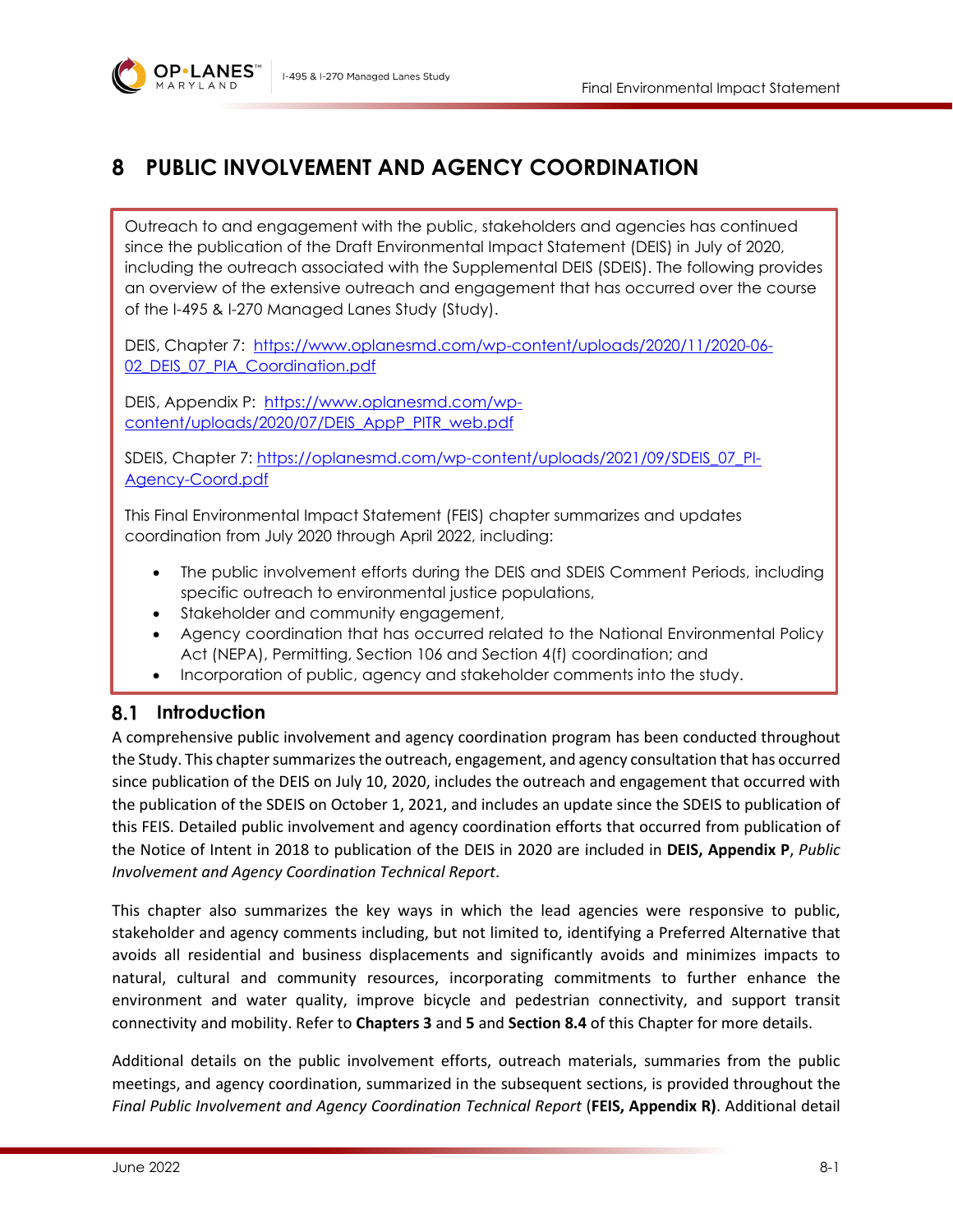

on select agency correspondence received on the project is provided in the *Select Agency Correspondence Technical Report* (**FEIS, Appendix S)**.

## **Public Involvement**

### **DEIS Notice of Availability and Comment Period**

The DEIS was published on July 10, 2020 and was made available on the I-495 & I-270 Public-Private Partnership (P3) Program webpage [\(https://oplanesmd.com/DEIS/\)](https://oplanesmd.com/DEIS/) and on the US Environmental Protection Agency (USEPA) Environmental Impact Statement (EIS) Database webpage. The DEIS comment period was 123-days, from July 10, 2020 to November 9, 2020.

Opportunities to comment on the DEIS were provided by the following ways:

- Oral testimony at the In-Person or Virtual Public Hearings
- Private oral testimony to a court reporter at an In-Person Public Hearing in a separate room
- Online DEIS comment form a[t https://oplanesmd.com/DEIS/](https://oplanesmd.com/DEIS/)
- Email to MLS-NEPA-P3@mdot.maryland.gov
- Written comments on a comment form at an In-Person Public Hearing
- Letters to Lisa B. Choplin, DBIA, I-495 & I-270 P3 Program Director, I-495 & I-270 P3 Office, 707 North Calvert Street, Mail Stop P-601, Baltimore MD 21202
- Call-in line to provide verbal comment through voicemail

Four virtual or online hearings were held during the DEIS Comment Period on the following days:

- Tuesday, August 18, 2020
- Thursday, August 20, 2020
- Tuesday, August 25, 2020
- Thursday, September 3, 2020

Two in-person hearings were held during the DEIS Comment Period on:

- Tuesday, September 1, 2020
- Thursday, September 10, 2020

To provide persons without electronic access to view the DEIS in hard copy, the Maryland Department of Transportation State Highway Administration (MDOT SHA) and the Federal Highway Administration (FHWA) employed innovative approaches due to widespread closures of many public facilities, including libraries, caused by the global COVID-19 pandemic. Due to the closures of public facilities, temporary facilities to house the DEIS for public review were provided at eight community-based public library parking lot locations along the study corridors, as well as one location in Washington, DC. Lobbies at six centrally-located post offices in Montgomery and Prince George's Counties were also used for DEIS viewing locations. Locations were available during the week and weekend days, with day and evening hours to provide adequate options for the public to view the documents. Lastly, six select MDOT SHA, Maryland Transportation Authority (MDTA), and Virginia Department of Transportation (VDOT) offices within or near the study area were also open to the public for viewing of the DEIS and Technical Reports. Each DEIS viewing location was compliant with the Americans with Disabilities Act (ADA) and equipped with required Personal Protective Equipment, including masks, hand sanitizers, and antibacterial cleaning solution. A strict safety protocol, in compliance with the State-mandated COVID-19 guidelines, was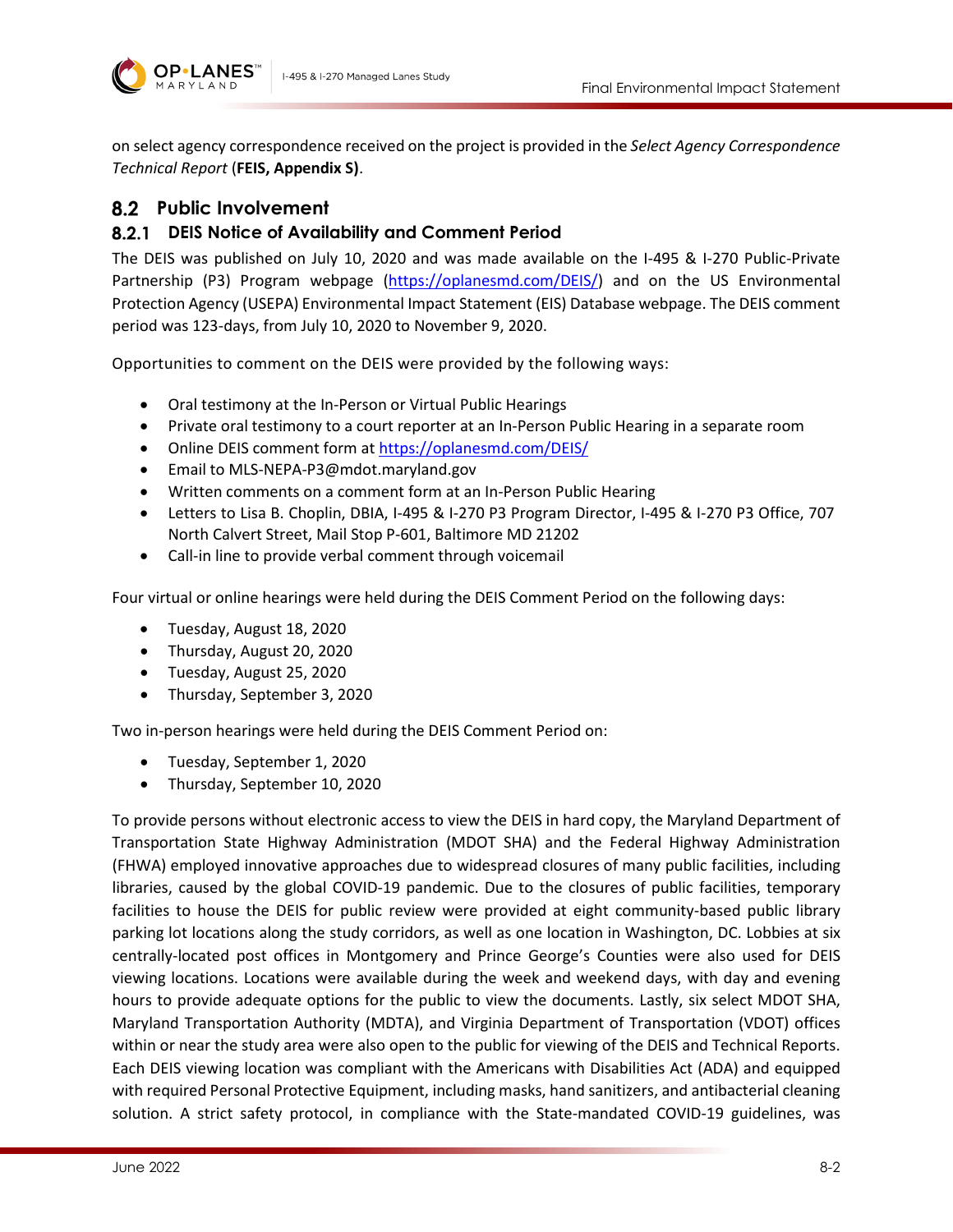

followed to ensure the safety of the public and MDOT SHA staff. Refer to **Table 7-1** in **SDEIS, Chapter 7**  for a full list of the DEIS viewing locations.

The extensive and innovative efforts to provide opportunity for public comment on the DEIS was unprecedented in Maryland. MDOT SHA and FHWA successfully held four virtual public hearings, each lasting nine hours, to maximize the opportunity for participation throughout the day. The virtual public hearings were held on the following dates from 9 AM to 8 PM (including two short breaks):

- Tuesday, August 18, 2020;
- Thursday, August 20, 2020;
- Tuesday, August 25, 2020; and
- Thursday, September 3, 2020.

Approximately 400 people participated in the virtual public hearings.

Two, in-person public hearings were also held in early September 2020, each lasting nine hours, in full compliance with State-mandated COVID-19 guidelines to keep both the public and staff safe. In-person hearings included a live presentation repeated at the beginning of the morning, afternoon, and evening sessions. The in-person public hearings were held on the following dates from 12 PM to 9 PM (including one short break):

- Tuesday, September 1, 2020, at Homewood Suites by Hilton (9103 Basil Court, Largo, MD 20774); and
- Thursday, September 10, 2020, at Hilton Executive Meeting Center (1750 Rockville Pike Rockville, MD 20852).

A total of 22 people attended the in-person public hearings.

Each virtual and in-person hearing could be listened to live via phone to accommodate persons without access to a computer. The public and elected officials could register to provide verbal testimony in advance or during both the virtual and in-person hearings and had the option to provide voicemail testimony during any of the six public hearings. Members of the public were allotted three minutes and elected officials were allotted five minutes, per person, for verbal testimony. Responses to questions were not given at the hearing; responses to comments are provided in this FEIS. The virtual hearings held were live-streamed on YouTube with automatic closed captioning. For full transparency, the recorded testimony was transcribed and posted on the I-495 & I-270 P3 Program webpage [\(https://oplanesmd.com/your-participation/past-public-outreach/\)](https://oplanesmd.com/your-participation/past-public-outreach/) along with the in-person public hearing testimony transcripts. Plain-text versions of the presentation script and display boards were also uploaded to the program website so that website visitors may use Google translate and/or text-to-voice programs for the visually impaired.

The MDOT SHA and FHWA granted a 30-day extension of the public comment period for the DEIS. A 90 day comment period was originally provided on the DEIS, twice the minimum time required by FHWA. Based on input from the public, community partners, stakeholders and local and federal officials, MDOT SHA supported extending the comment period to 120 days and made a formal request to FHWA, which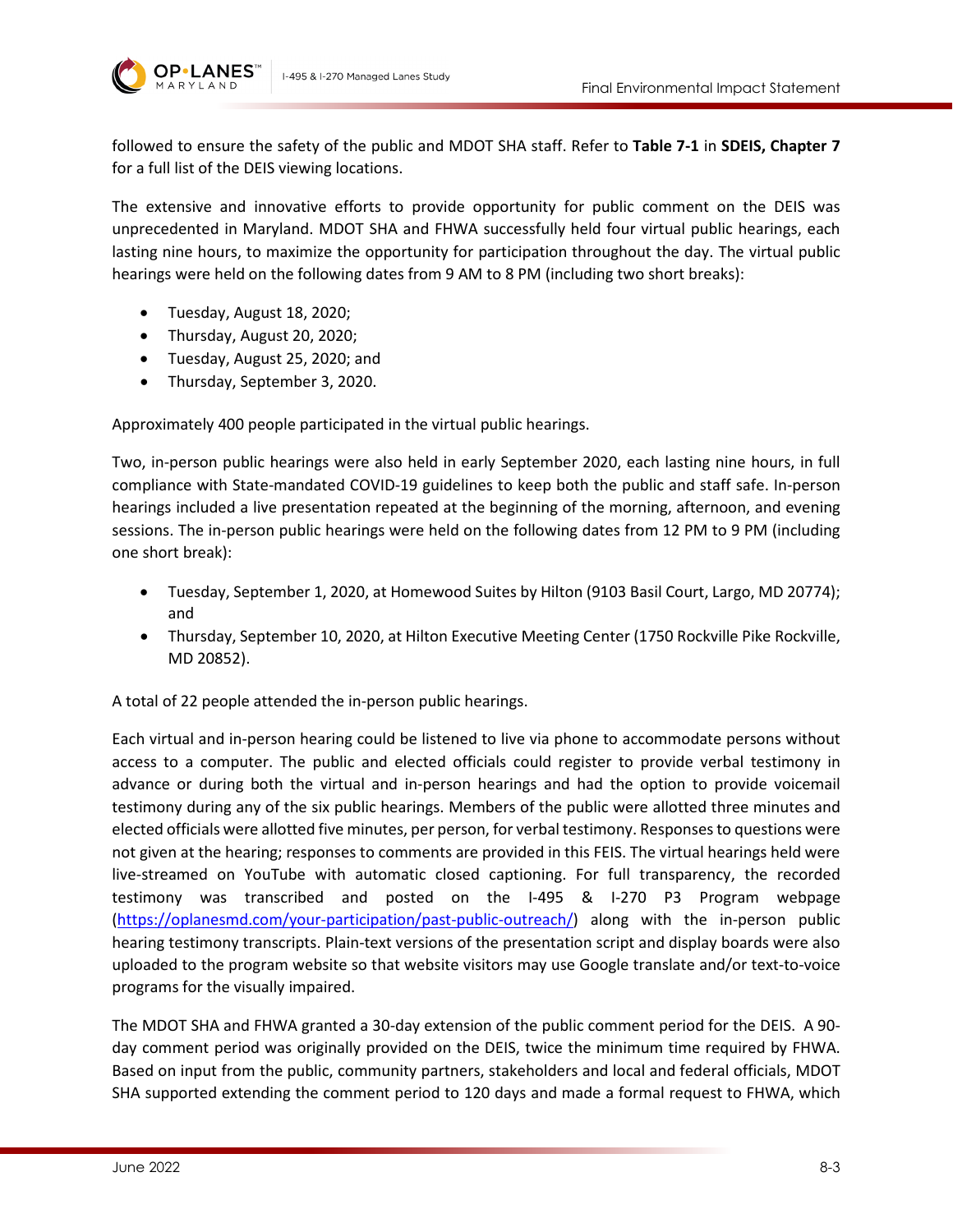

has authority to grant any extension. FHWA approved the request, and comments on the DEIS were accepted until November 9, 2020.

Refer to *Appendix A* of the *Final Public Involvement and Agency Coordination Technical Report* (**FEIS, Appendix R**) for outreach materials from the DEIS public comment period. For a summary of comments received on the DEIS and responses to common themes, refer to **FEIS, Chapter 9**. Individual comments and responses as well as transcripts of oral testimony received for the DEIS are included in **FEIS, Appendix T**.

### **SDEIS Notice of Availability and Comment Period**

The SDEIS was published on October 1, 2021 and was made available on the I-495 & I-270 P3 Program webpage [\(https://oplanesmd.com/sdeis/\)](https://oplanesmd.com/sdeis/), USEPA EIS Database webpage, as well as 18 public libraries in Montgomery, Prince George's, and Fairfax Counties and Washington DC (refer to **[Table 8-1](#page-4-0)**). MDOT SHA and FHWA granted a 15-day extension of the public comment period for the SDEIS, which lasted 60 days from October 1, 2021 to November 30, 2021.

Opportunities to comment on the SDEIS were provided by the following ways:

- Oral testimony at the Virtual Public Hearing, on November 1, 2021
- Online SDEIS comment form at <https://oplanesmd.com/SDEIS/>
- Email to MLS-NEPA-P3@mdot.maryland.gov
- Letters to Jeffrey T. Folden, P.E., DBIA, I-495 & I-270 P3 Program Deputy Director, I-495 & I-270 P3 Office, 707 North Calvert Street, Mail Stop P-601, Baltimore MD 21202
- Call-in line to provide verbal comment through voicemail

The SDEIS Virtual Public Hearing was held on November 1, 2021 with two sessions to provide the public an opportunity to provide live oral testimony on the SDEIS. Session 1 was from 2 PM to 4 PM and Session 2 was from 6 PM to 8 PM. Individuals were required to register in advance to be admitted to the phone queue for comment. Members of the public were allotted three minutes and elected officials were allotted five minutes, per person, for verbal testimony. Responses to questions were not given at the hearing; responses to comments are provided in this FEIS. A total of 35 people attended the virtual public hearing.

In addition to verbal public testimony, stakeholders were able to provide one-on-one testimony during the call-in hearing sessions by calling and leaving a single voicemail message limited to three minutes. The public could listen live to the hearing sessions via telephone to accommodate persons without access to a computer or via livestream at [https://oplanesmd.com/SDEIS/.](https://oplanesmd.com/SDEIS/) For full transparency, the recorded testimony was posted on the I-495 & I-270 P3 Program webpage [\(https://oplanesmd.com/your](https://oplanesmd.com/your-participation/past-public-outreach/)[participation/past-public-outreach/\)](https://oplanesmd.com/your-participation/past-public-outreach/). Plain-text versions of the presentation script and display boards were also uploaded to the program website so that website visitors may use Google translate and/or textto-voice programs for the visually impaired.

To provide persons without electronic access to view the SDEIS in hard copy, MDOT SHA and FHWA provided 18 SDEIS viewing locations. These locations and hours when the facility was open for viewing the documentation are included in **[Table 8-1](#page-4-0)**.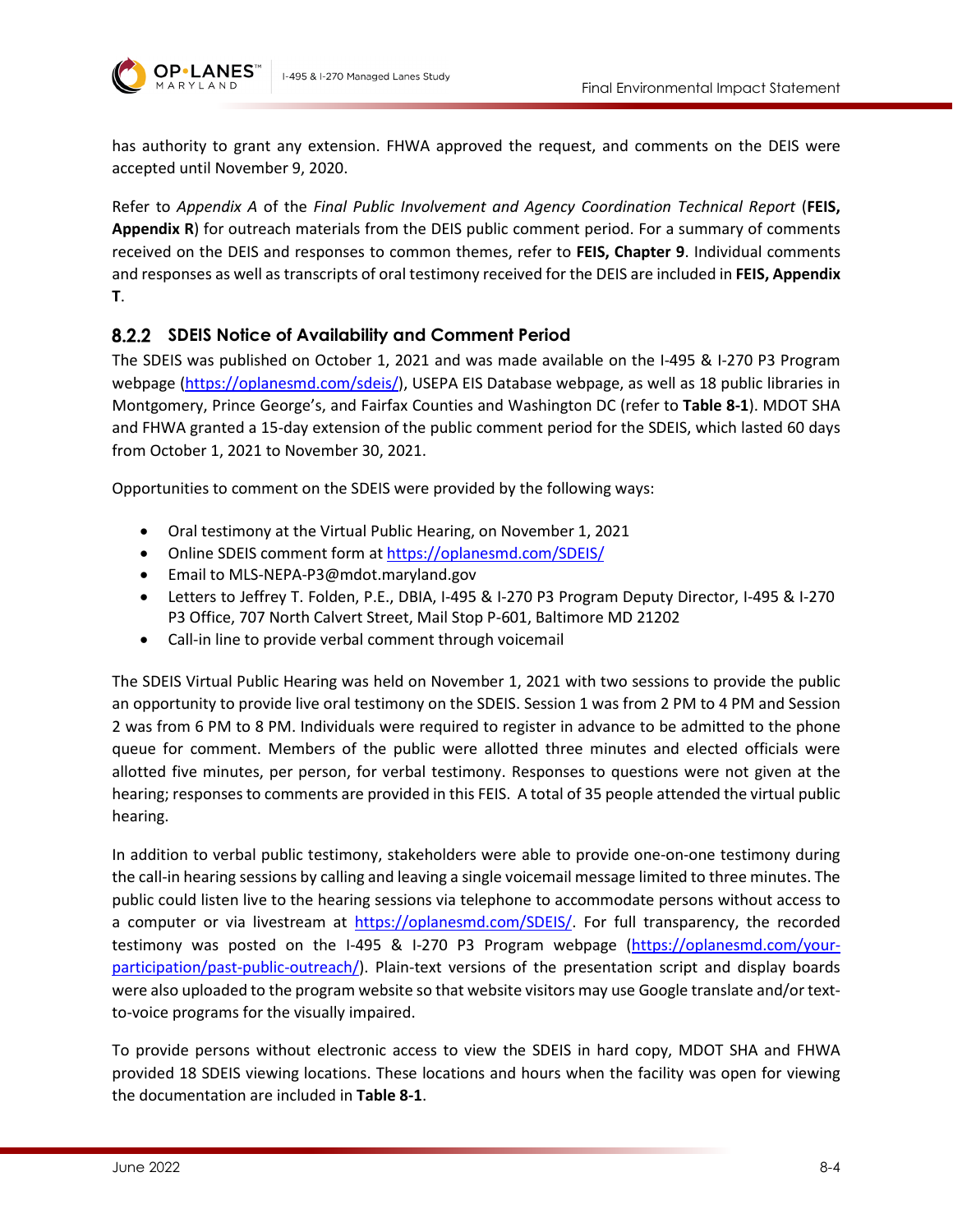

### **Table 8-1: SDEIS Viewing Locations**

<span id="page-4-0"></span>

|                | <b>COUNTY</b>   | <b>LOCATION</b>                                | <b>VIEWING TIMES</b>                                    |
|----------------|-----------------|------------------------------------------------|---------------------------------------------------------|
| $\mathbf{1}$   | Montgomery      | <b>GAITHERSBURG LIBRARY</b>                    | Mon, Wed, Fri & Sat: 10 AM - 6 PM                       |
|                |                 | 18330 Montgomery Village Ave                   | Tue & Thu: 12 - 8 PM                                    |
|                |                 | Gaithersburg, MD 20879                         |                                                         |
| $\overline{2}$ | Montgomery      | <b>QUINCE ORCHARD LIBRARY</b>                  | Mon, Wed, Fri & Sat: 10 AM - 6 PM                       |
|                |                 | 15831 Quince Orchard Rd                        | Tue & Thu: 12 - 8 PM                                    |
|                |                 | Gaithersburg, MD 20878                         |                                                         |
| 3              | Montgomery      | ROCKVILLE MEMORIAL LIBRARY*                    | Mon, Wed, Fri & Sat: 10 AM - 6 PM                       |
|                |                 | 21 Maryland Ave                                | Tue & Thu: 12 - 8 PM                                    |
|                |                 | Rockville, MD 20850                            |                                                         |
| 4              | Montgomery      | POTOMAC LIBRARY                                | Mon, Wed, Fri & Sat: 10 AM - 6 PM                       |
|                |                 | 10101 Glenolden Dr                             | Tue & Thu: 12 - 8 PM                                    |
|                |                 | Potomac, MD 20854                              |                                                         |
| 5              | Montgomery      | DAVIS LIBRARY                                  | Mon, Wed, Fri & Sat: 10 AM - 6 PM                       |
|                |                 | 6400 Democracy Blvd                            | Tue & Thu: 12 - 8 PM                                    |
|                |                 | Bethesda, MD 20817                             |                                                         |
| 6              | Montgomery      | <b>KENSINGTON PARK LIBRARY</b>                 | Mon, Wed, Fri & Sat: 10 AM - 6 PM                       |
|                |                 | 4201 Knowles Ave                               | Tue & Thu: 12 - 8 PM                                    |
|                |                 | Kensington, MD 20895                           |                                                         |
| $\overline{7}$ | Montgomery      | <b>CHEVY CHASE LIBRARY</b>                     | Mon, Wed, Fri & Sat: 10 AM - 6 PM                       |
|                |                 | 8005 Connecticut Ave                           | Tue & Thu: 12 - 8 PM                                    |
|                |                 | Chevy Chase, MD 20815                          |                                                         |
| 8              | Montgomery      | SILVER SPRING LIBRARY                          | Mon, Wed, Fri & Sat: 10 AM - 6 PM                       |
|                |                 | 900 Wayne Ave                                  | Tue & Thu: 12 - 8 PM                                    |
|                |                 | Silver Spring, MD 20910                        |                                                         |
| 9              | Montgomery      | <b>WHITE OAK LIBRARY</b>                       | Mon, Wed, Fri & Sat: 10 AM - 6 PM                       |
|                |                 | 11701 New Hampshire Ave                        | Tue & Thu: 12 - 8 PM                                    |
|                |                 | Silver Spring, MD 20904                        |                                                         |
| 10             | Prince George's | <b>BELTSVILLE LIBRARY</b>                      | Mon, Tue, Thu, & Fri: 10 AM - 6 PM                      |
|                |                 | 4319 Sellman Rd                                | Wed: 12 - 8 PM                                          |
|                |                 | Beltsville, MD 20705                           | Sat: 10 AM - 5 PM                                       |
| 11             | Prince George's | <b>GREENBELT LIBRARY*</b>                      | Mon, Tue, Thu, & Fri: 10 AM - 6 PM                      |
|                |                 | 11 Crescent Rd                                 | Wed: 12 - 8 PM                                          |
|                |                 | Greenbelt, MD 20770                            | Sat: 10 AM - 5 PM                                       |
| 12             | Prince George's | NEW CARROLLTON LIBRARY                         | Mon, Tue, Thu, & Fri: 10 AM - 6 PM                      |
|                |                 | 7414 Riverdale Rd                              | Wed: 12 - 8 PM                                          |
|                |                 | New Carrollton, MD 20784                       | Sat: 10 AM - 5 PM                                       |
| 13             | Prince George's | <b>GLENARDEN LIBRARY</b>                       | Mon, Tue, Thu, & Fri: 10 AM - 6 PM                      |
|                |                 | 8724 Glenarden Pkwy                            | Wed: 12 - 8 PM                                          |
| 14             | Prince George's | Glenarden, MD 20706<br>LARGO-KETTERING LIBRARY | Sat: 10 AM - 5 PM<br>Mon, Tue, Thu, & Fri: 10 AM - 6 PM |
|                |                 | 9601 Capital Ln                                | Wed: 12 - 8 PM                                          |
|                |                 | Upper Marlboro, MD 20772                       | Sat: 10 AM - 5 PM                                       |
| 15             | Prince George's | SPAULDINGS LIBRARY                             | Mon, Tue, Thu, & Fri: 10 AM - 6 PM                      |
|                |                 | 5811 Old Silver Hill Rd                        | Wed: 12 - 8 PM                                          |
|                |                 | District Heights, MD 20747                     | Sat: 10 AM - 5 PM                                       |
| 16             | Prince George's | <b>OXON HILL LIBRARY</b>                       | Mon, Tue, Thu, & Fri: 10 AM - 6 PM                      |
|                |                 | 6200 Oxon Hill Rd                              | Wed: 12 - 8 PM                                          |
|                |                 | Oxon Hill, MD 20745                            | Sat: 10 AM - 5 PM                                       |
|                |                 |                                                |                                                         |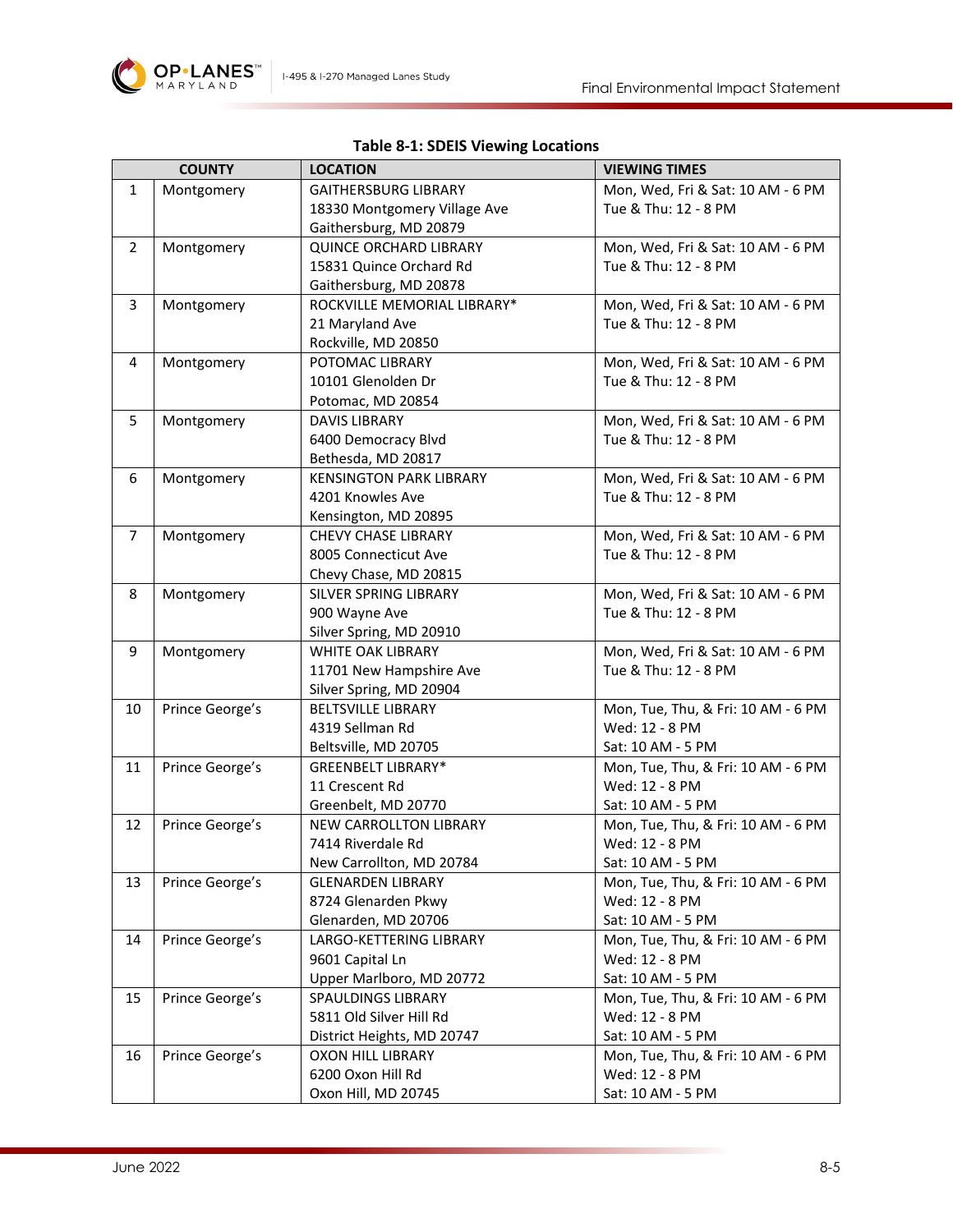

|    | <b>COUNTY</b> | <b>LOCATION</b>              | <b>VIEWING TIMES</b>                |
|----|---------------|------------------------------|-------------------------------------|
| 17 | Fairfax       | <b>DOLLY MADISON LIBRARY</b> | Mon & Tue: $10$ AM $-9$ PM          |
|    |               | 1244 Oak Ridge Ave           | Wed, Thu, Fri & Sat: $10 AM - 6 PM$ |
|    |               | McLean, VA 22101             |                                     |
| 18 | Washington DC | SHEPHERD PARK LIBRARY        | Mon, Tue, Wed, Fri & Sat: 10 AM - 6 |
|    |               | 7420 Georgia Ave NW          | <b>PM</b>                           |
|    |               | Washington, DC 20012         | Thu: 12 - 8 PM                      |

\*The Rockville and Greenbelt libraries had hard copies of the SDEIS and Technical Reports available. All other libraries had the technical reports on USB flash drives

Refer to *Appendix B* of the *Final Public Involvement and Agency Coordination Technical Report* (**FEIS, Appendix R**) for outreach materials from the SDEIS public comment period. For a summary of comments received on the SDEIS and responses to common themes, refer to **FEIS, Chapter 9**. Individual comments and responses as well as transcripts of oral testimony received for the SDEIS are included in **FEIS, Appendix T**.

### **Public Outreach with Environmental Justice (EJ) Populations**

An Environmental Justice (EJ) population is a population concentration of minority race and ethnicity individuals and/or low-income households that meets federal definitions. As documented in the EJ Analysis in **Chapter 5, Section 21** of the FEIS, EJ populations have been identified along the study corridors and are shown in **[Figure 8-1.](#page-7-0)**

Providing full and fair access to meaningful involvement by low-income and minority populations in project planning and development is an important aspect of EJ. Meaningful involvement means the lead agencies invites participation from populations typically underrepresented, throughout all the project stages. Due to the highly diverse demographics composing the population adjacent to and using the study corridors, much of the corridor-wide public involvement efforts conducted for the Study were aimed at reaching this socioeconomically diverse audience. This chapter highlights the public involvement efforts conducted in or near EJ populations, as well as additional efforts to outreach and engage with traditionally underserved populations.

In addition to standard public notifications of the availability of the DEIS and notification of the Public Hearings and associated comment period, MDOT SHA implemented additional notification methods to encourage meaningful involvement by low-income and minority race/ethnicity populations, as well as other traditionally marginalized populations in review of the DEIS and participation in the Public Hearings. These efforts include the following:

Mailed flyers in English, Spanish, Amharic, and French<sup>1</sup> flyers to approximately 200 affordable housing complexes, schools, and places of worship<sup>[2](#page-5-1)</sup> in the study area. Emailed PDFs of these flyers to the organizations that have email addresses listed online. A cover letter was sent with both forms of distribution.

<span id="page-5-0"></span><sup>1</sup> Spanish, French, and Amharic are the top primary languages of English for Speakers of Other Languages (ESOL) learners in both counties.

<span id="page-5-1"></span><sup>2</sup> Includes EJ- area schools with above-average participation in the Free and Reduced-price Meals Program; places of worship in EJ areas; and all affordable-housing complexes within the study area.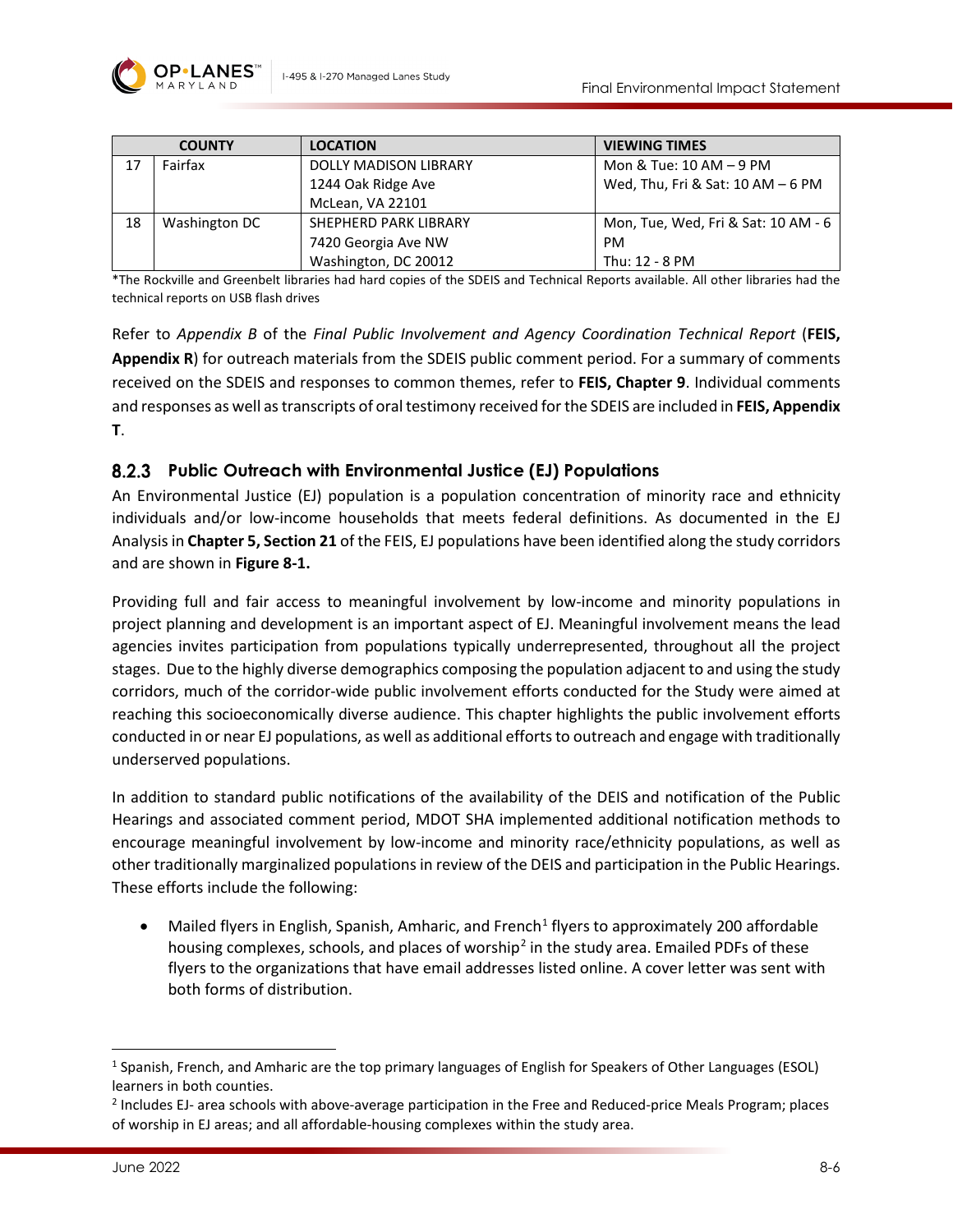

- Uploaded to the project website the DEIS Executive Summary translated into Spanish, Amharic, and French. All DEIS documents were made Section 508-compliant on the project website.
- Provided hard copies of the translated DEIS Executive Summary at the DEIS viewing locations.
- Spanish language advertisements in *El Tiempo Latino*, *Washington Hispanic*, and on eltiempo.com.
- Additional County outreach:
	- o Montgomery County News press release;
	- o Inclusion in Montgomery County Executive's weekly newsletter;
	- o Inclusion in Montgomery County Department of Transportation (MCDOT) bi-weekly newsletter and social media posts;
	- o Distribution of flyer via Maryland-National Capital Park and Planning Commission (M-NCPPC) Prince George's County Planning email databases;
		- Planning Department listserv with approximately 19,200 email addresses;
		- **E** Community Association listserv with approximately 700 email addresses;
	- o Inclusion in Prince George's County social media posts; and
	- o Coordination with Prince George's County Faith-Based Advisory Board to distribute information to their ministry listserv with approximately 70 email addresses.
- Additional translation of flyer to Chinese, Korean, Malayalam, Punjabi, Tagalog, and Yoruba, uploaded to the project website, and distribution of hard copies to groceries largely serving immigrant communities.
	- o ALDI (Beltsville, Lanham)
	- o Anarkali Bazar (Greenbelt)
	- o Giant Food (Greenbelt, Largo, Marlow Heights)
	- o Global International Grocery (Silver Spring)
	- o Great Wall Supermarket (Rockville)
	- o Jumbo Food International Supermarket (Temple Hills)
	- o La Colonia International Supermarket (Camp Springs)
	- o Las Americas Market (Rockville)
	- o Latino Market Grocery (Gaithersburg)
	- o Lidl (District Heights)
	- o Periyar Asian Grocery (Landover Hills)
	- o Safeway (Greenbelt)
	- o Save A Lot (Forestville)
	- o Shoppers (College Park, Forestville, Largo, New Carrollton)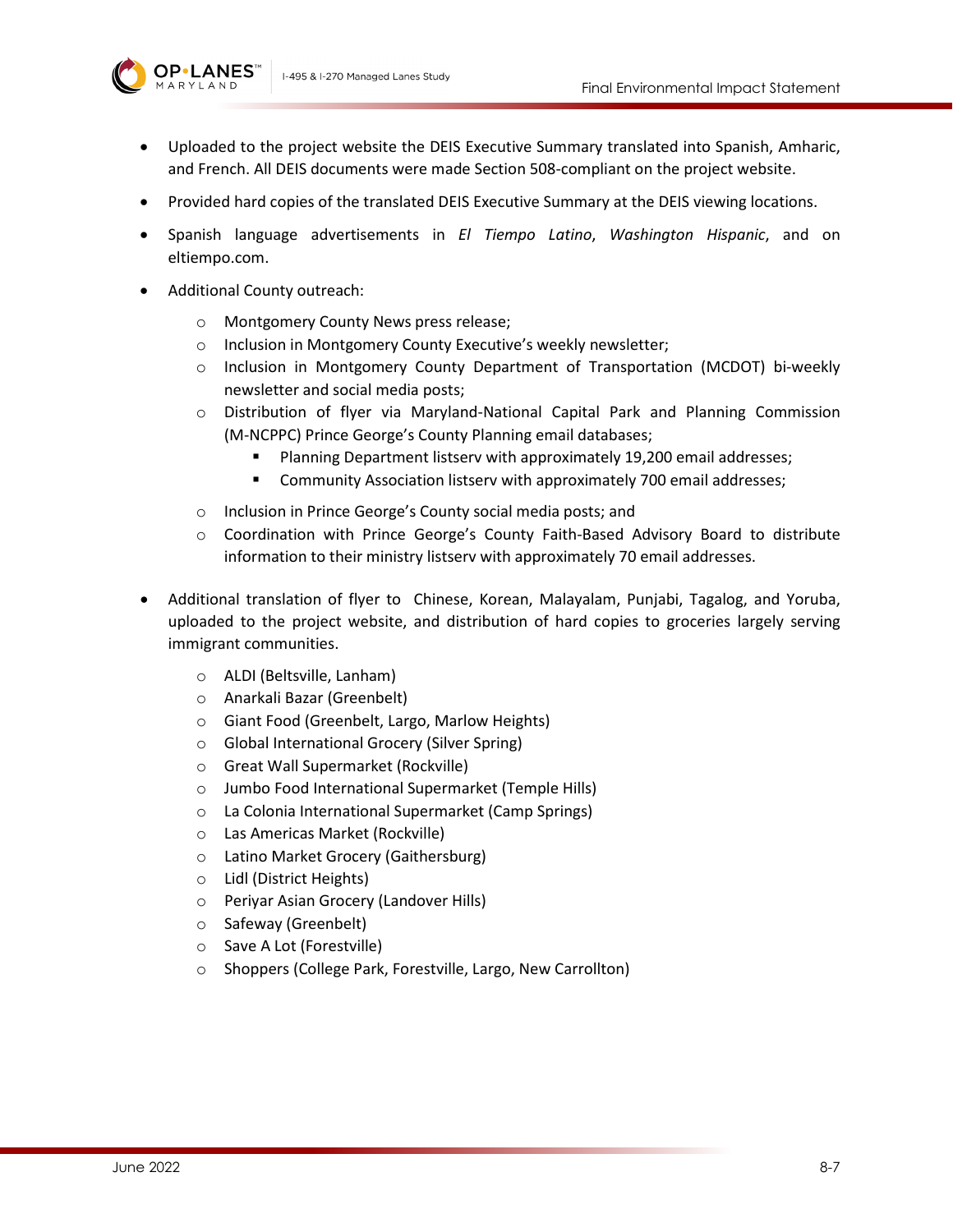

<span id="page-7-0"></span>

**Figure 8-1: EJ Populations along the Study Corridors**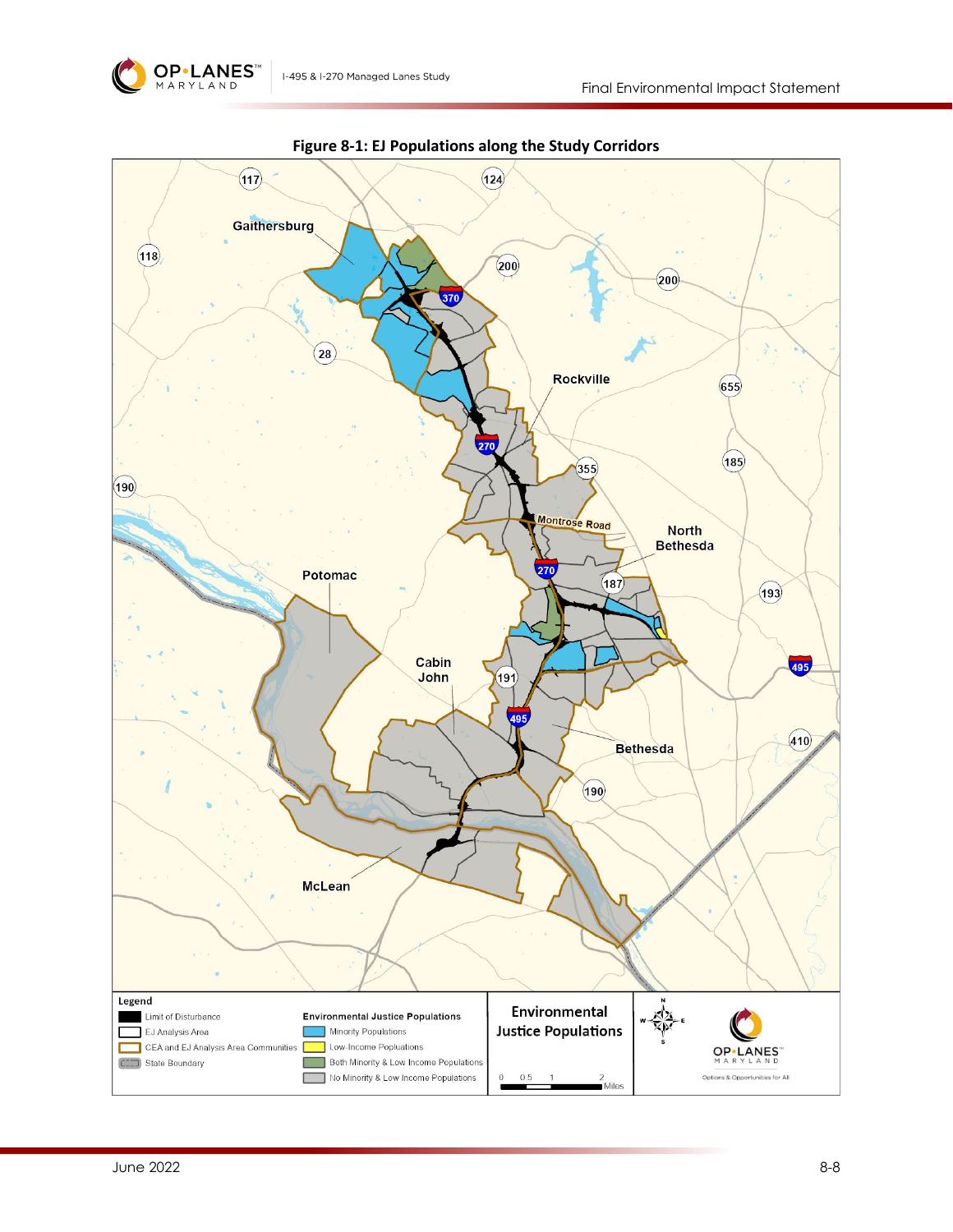**OP•LANES** 



EJ outreach efforts for publication of the SDEIS and notification of the Public Hearing and comment period were similar to the DEIS outreach efforts and included the following:

- Newspaper print advertisements in *El Tiempo Latino*, *Washington Hispanic* and digital advertisements on *DCBlack.com*, *Afro.com*, and *Eltiempo.com*.
- Developed a flyer to outreach to EJ populations that featured an emphasis on SDEIS availability, ways to comment, and the announcement of Virtual Public Hearings; the flyer included a QR code to link to SDEIS availability on the project website. The flyer was translated into in Spanish, Amharic, French, Chinese, and Korean based on the top languages spoken by limited English proficiency (LEP) populations in Montgomery County as identified in the 2020 MCDOT *Language Assistance Plan*.
- Mailed flyer to approximately 200 affordable housing complexes, schools, and places of worship along the study corridors. PDFs of these flyers were emailed to the organizations that have email addresses listed online. A cover letter was sent with both forms of distribution.
- Mailed flyers to county advisory boards and community groups who serve minority race and ethnicity and other traditionally marginalized populations. PDFs of these flyers were emailed to the organizations that have email addresses listed online. A cover letter was sent with both forms of distribution.
	- o Montgomery County
		- Faith Community Advisory Council
		- **Gilchrest Immigrant Resource Center**
		- Department of Housing and Community Affairs
		- **EXECOMMUNICE:** Commission on People with Disabilities
		- Health and Human Services Latino Health Initiative
		- **E** Literacy Council
		- **DOT Division of Transit Services**
		- **Health and Human Services Office of Community Affairs**
		- **Office of Community Partnerships**
		- **EXEDENT Sidney Kramer Upcountry Regional Services Center**
		- **Health and Human Services Asian American Health Initiative**
		- **•** Office of Community Relations
		- Department of Social Services Internal and External Affairs
	- o Prince George's Housing Authority
	- o Prince George's Community Outreach Promoting Empowerment Section (COPE)
	- o Literacy Council of Prince George's County
	- o Prince George's Aging and Disabilities Services Division
- Additional translation of flyer to Chinese, Korean, Malayalam, Punjabi, Tagalog, and Yoruba, uploaded to the project website, and distribution of hard copies to groceries largely serving immigrant communities in both Montgomery and Prince George's Counties.

Additionally, translated versions of the SDEIS Executive Summary were posted to the project website, and all SDEIS documents were made Section 508-compliant on the project website.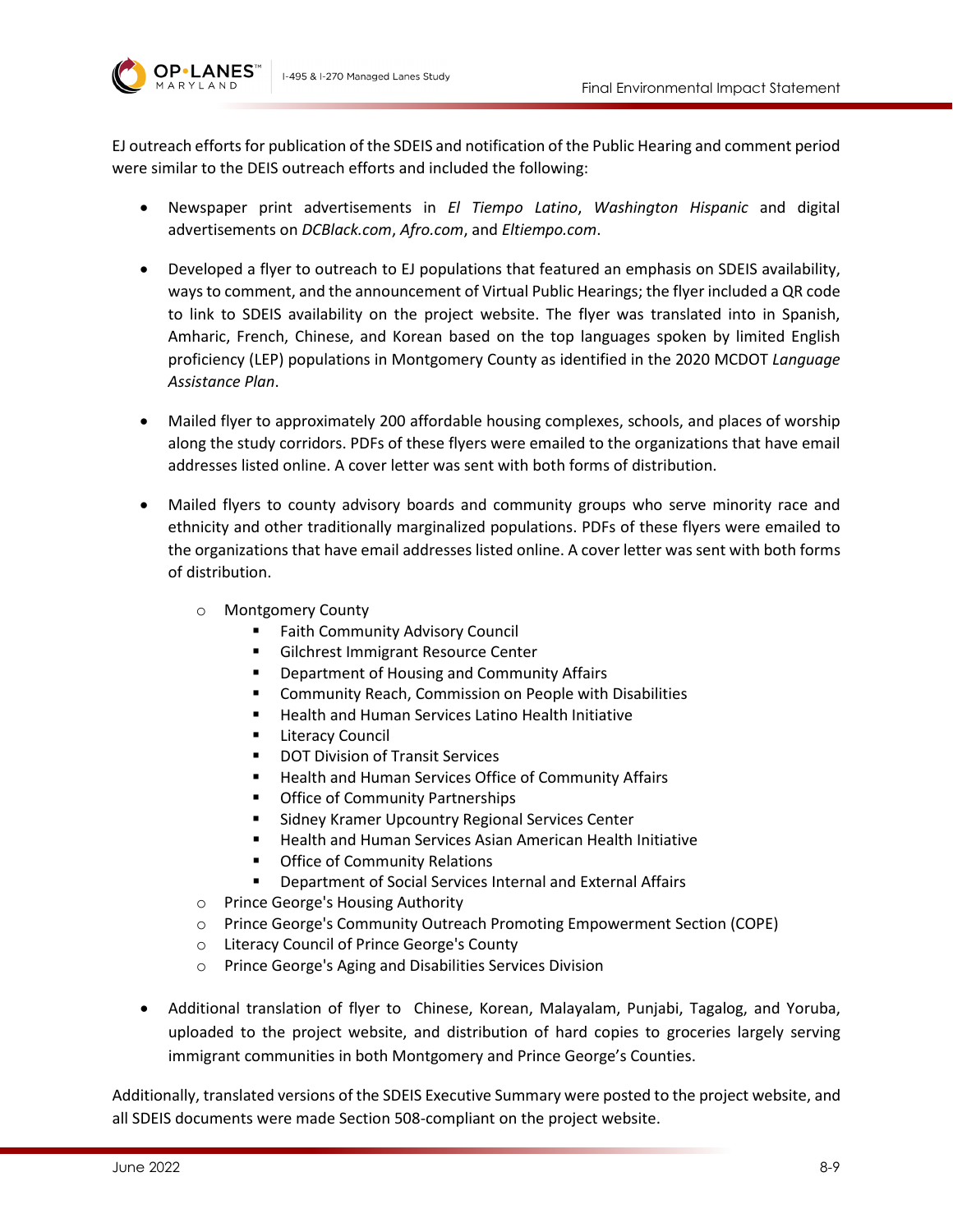



Refer to *Appendix G* of the *Final Community Effects Assessment and Environmental Justice Technical Report* (**FEIS, Appendix F**) for EJ outreach materials used for the notification and public comment periods associated with the DEIS and SDEIS.

Since the DEIS publication and in response to comments from the USEPA, an EJ Working Group was established to support the EJ analysis and outreach efforts to be conducted for the Study moving forward. Agency members include FHWA, USEPA, MDOT SHA, Maryland Department of Planning (MDP), MCDOT, M-NCPPC, and Prince George's County Department of Public Works and Transportation (DPW&T). The goals of the EJ Working Group are to:

- Develop potential mitigation measures should high and adverse disproportionate impacts occur and identify additional outreach opportunities using federal, state, and local experience; and
- Identify potential commitments to EJ/public health mitigation measures related to social/health vulnerability indicators; and
- Identify recommendations for additional engagement opportunities including FEIS notifications and post-NEPA outreach to communities.

Since the DEIS was published, three meetings of the EJ Working Group were held in 2021 (**[Table 8-2](#page-9-0)**) with additional coordination via email and resulted in development implementation of an additional EJ engagement initiative in the Fall of 2021.

<span id="page-9-0"></span>

| <b>DATE</b>        | <b>AGENDA ITEMS</b>                                                                                                                                                    |
|--------------------|------------------------------------------------------------------------------------------------------------------------------------------------------------------------|
| March 2, 2021      | Kick-off Meeting; Agency member introductions and establishing goals                                                                                                   |
| April 7, 2021      | Data collection to support existing conditions discussion in EJ Analysis; Discussion on<br>EJ Public Outreach Plan and future opportunities; Mitigation considerations |
| September 15, 2021 | Draft EJ Outreach and Engagement Plan Through SDEIS/FEIS/ROD                                                                                                           |
| November 9, 2021   | Final EJ Outreach and Engagement Plan                                                                                                                                  |

**Table 8-2: EJ Working Group Meetings and Coordination**

In the Fall of 2021, MDOT SHA underwent an additional outreach effort with the purpose of providing opportunities for meaningful engagement with underserved communities directly or indirectly affected by the proposed improvements. The EJ Outreach and Engagement Plan focused on engaging with individuals to learn about concerns and hear recommendations on community betterments that could be implemented as part of the project. The EJ Outreach and Engagement Plan was developed and discussed with: the EJ Working Group; the Director of University of Maryland's Center for Community Engagement Environmental Justice and Health; City of Rockville; City of Gaithersburg; and Montgomery County Advisory Group Leads, including:

- African Affairs Advisory Group
- Asian Pacific Advisory Group
- Caribbean American Advisory Group
- Faith Community Advisory Council
- Latin American Advisory Group
- LGBTQ Advisory Group
- Middle Eastern American Advisory Group
- Senior Community Advisory Group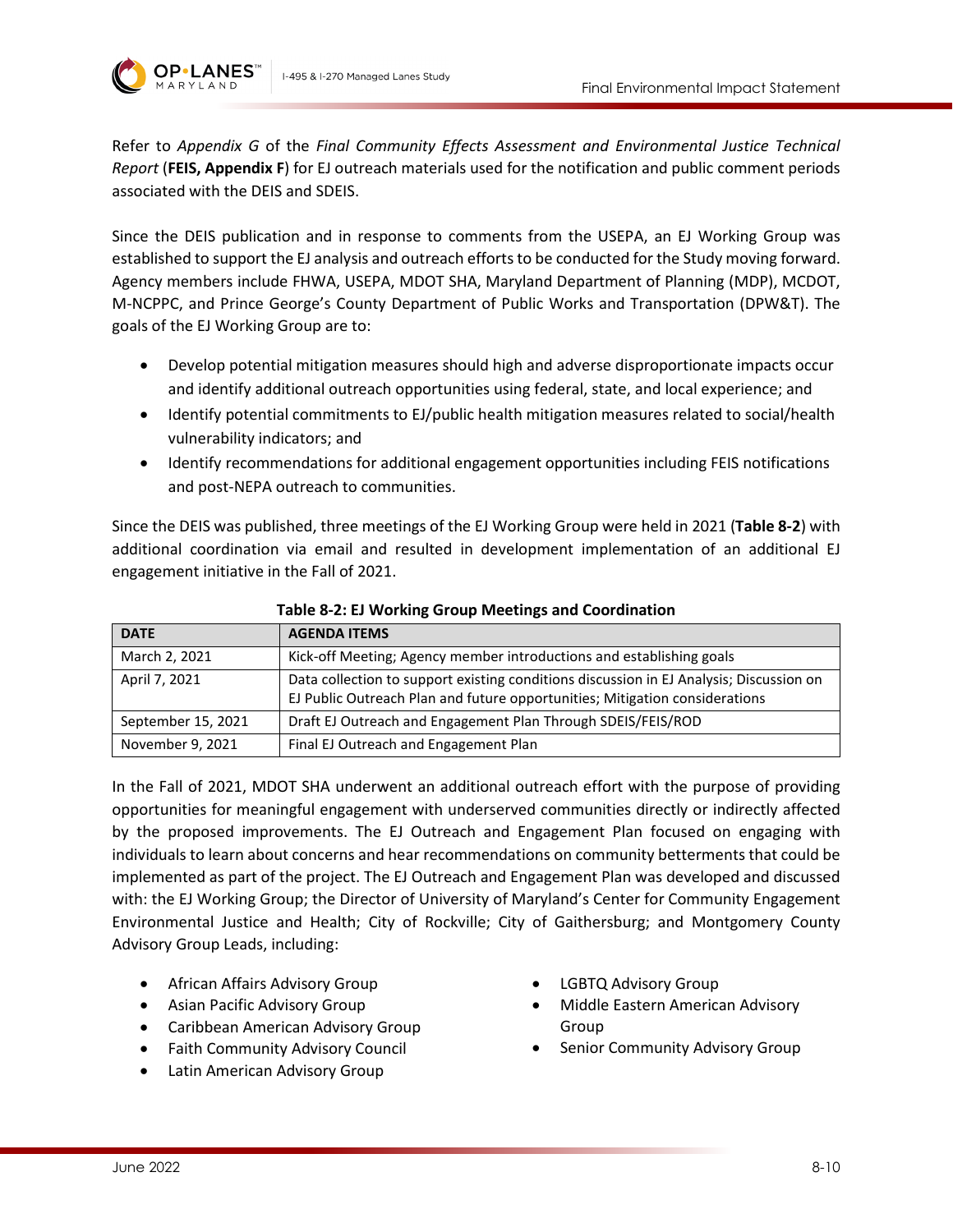

MDOT SHA developed an online survey to seek feedback from EJ and other underserved populations on existing community concerns and strategies that could be implemented to address those concerns. The survey was distributed in a variety of ways including through multiple community "pop-up" events hosted by MDOT SHA at local specialty markets in areas noted as having high percentages of low-income and/or minority populations (**[Table 8-3](#page-10-0)**). These community events allowed for meaningful, direct face-to-face engagement. Community members were able to complete the survey on iPads and ask questions of the staff. Multi-lingual staff were present at each pop-up event.

<span id="page-10-0"></span>

| <b>DATE</b>       | <b>ORGANIZATION</b>                                                 |  |
|-------------------|---------------------------------------------------------------------|--|
| November 10, 2021 | Great Wall Supermarket (Pop-up Event with informational booth)      |  |
| November 13, 2021 | Lotte Plaza Market (Pop-up Event with informational booth)          |  |
| November 19, 2021 | Megamart (Pop-up Event with informational booth)                    |  |
| November 19, 2021 | H Mart (Pop-up Event with informational booth)                      |  |
| November 20, 2021 | Adarash Market (Pop-up Event with informational booth)              |  |
| November 20, 2021 | Lotte Plaza Market (Pop-up Event with informational booth)          |  |
| November 23, 2021 | Patel Brothers Farms Market (Pop-up Event with informational booth) |  |

#### **Table 8-3: Additional EJ Engagement**

The survey was open for approximately six weeks, allowing respondents to complete the questions at their own pace. In addition to English, the survey was provided in Spanish, French, Amharic, Chinese, and Korean— the same top five non-English spoken languages that DEIS and SDEIS materials were translated into based on Montgomery County's Department of Transportation 2020 *Language Assistance Plan*. The survey is provided in *Appendix H* of the *Community Effects Assessment and Environmental Justice Analysis Technical Report* **(FEIS, Appendix F**).

In addition to the direct face-to-face engagement, postcards, flyers, yard signs, targeted social media, local agency and community organization coordination were used to promote the survey. Promotional materials included a QR code with a direct link to the survey online; the flyer also included the survey questions themselves. All materials were translated into the top five non-English languages identified above. Postcards and flyers were placed at local health clinics, specialty markets, grocery stores and places of worship. Yard signs with the QR code were placed at affordable housing complexes and near bus transit stations. In addition, an email with the survey was sent to 230 community email addresses informing people about the survey, inviting them to participate, and encouraging them to share the information with their community. Lastly, approximately 49 places of worship were contacted and, where allowed postcards and yard signs with the QR code were distributed.

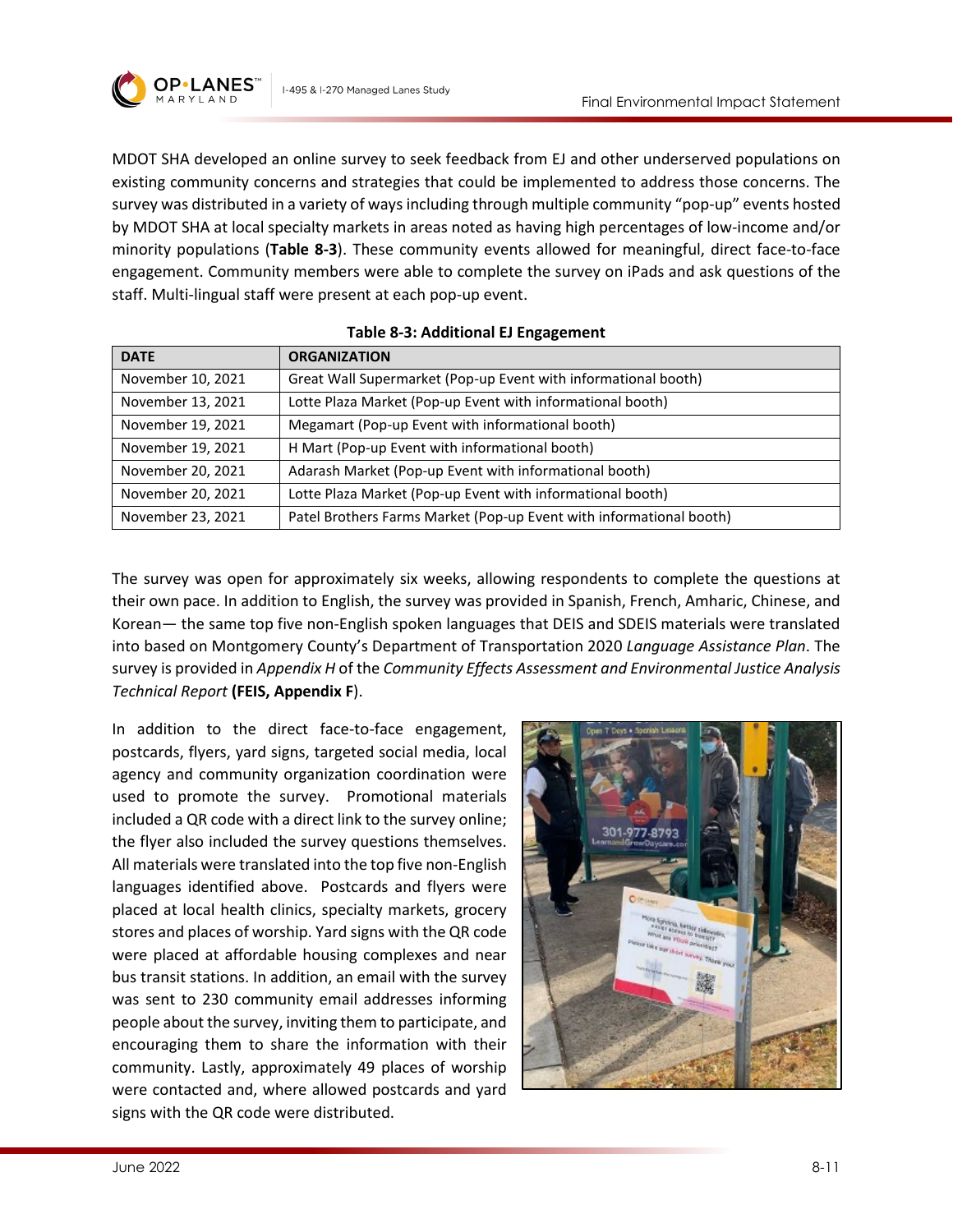

The survey included three multiple choice questions about potential community betterment and needs, and one openended question asking what other improvements are needed in the respondent's community. Sixty-one people completed the survey. The following are the most common responses to the multiple-choice questions in the survey.

#### **Question #1: Transportation improvements needed:**

- 1. Better lighting on streets and sidewalks (21%)
- 2. More or improved sidewalks (17%)
- 3. Traffic calming to make streets safer (15%)

#### **Question #2: Neighborhood needs:**

- 1. Recreation centers parks, and playgrounds (30%)
- 2. Sidewalks, trails, and bike lanes (26%)

#### **Question #3: Environmental problems in your community:**

- 1. Water quality (24%)
- 2. Noise (20%)
- 3. Safe and healthy housing (20%)

The most common responses to the open-ended question on community improvements needed were:

- Lighting
- Community services
- Safety
- Road (more or better)

MDOT SHA and the Developer will continue coordination with local and regional advisory groups to determine additional methods for engaging with underserved communities. This will be an ongoing effort that continues post-NEPA, through final design and construction.

For additional detail on EJ Engagement Initiatives, refer to the *EJ Outreach Summary Report* in *Appendix H* of the *Community Effects Assessment and Environmental Justice Analysis Technical Report* **(FEIS, Appendix F**). Refer to *Appendix C* of the *Final Public Involvement and Agency Coordination Technical Report* (**FEIS, Appendix R**) for outreach materials used for the EJ Outreach Initiative.

### **Other Community Meetings and Stakeholder Outreach Events**

Engagement with communities, stakeholders and elected officials continued to occur after the DEIS was published in July 2020 (**[Table 8-4](#page-12-0)**). All meetings except for one were held virtually due to the COVID-19 Pandemic. The focus of this engagement was to better understand comments received on the DEIS, provide Study related updates, and seek feedback on a host of topics including effects of COVID-19 on traffic, transit opportunities, alternatives design, managed lanes access, bicycle and pedestrian improvements, economic benefits, and environmental concerns. MDOT SHA continued engaging with

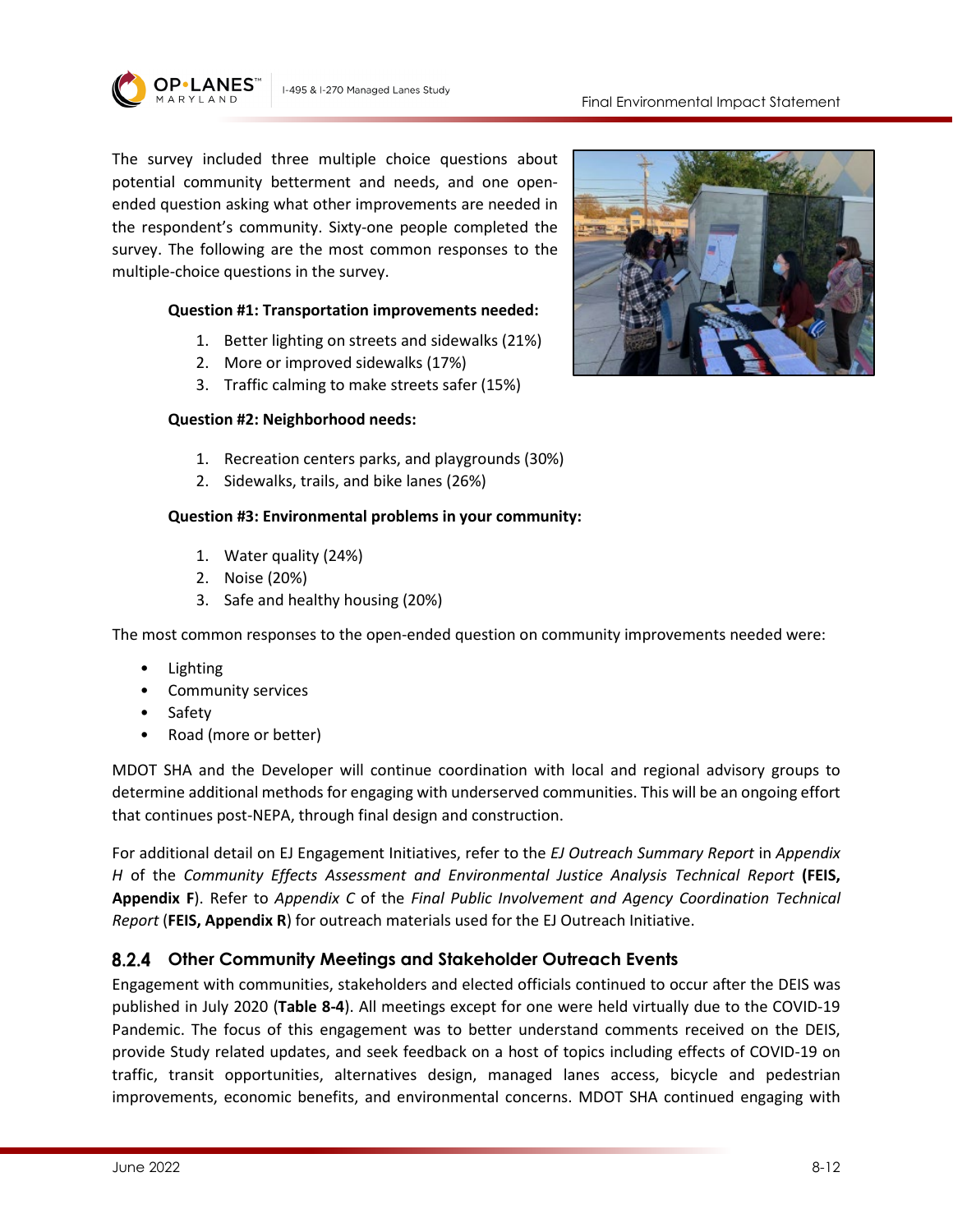

stakeholder working groups that were either initiated before the DEIS or developed after including the Transit Working Group, Regional Economic Working Group, and EJ Working Group, as discussed above. In February 2021, MDOT SHA reinitiated meetings, held virtually, with several Homeowners' Associations (HOA) and Community Associations. Active engagement with stakeholders, communities, and elected official has continued to occur as the Study progressed to this FEIS. On April 6, 2021, an e-mail blast was sent to more than 600 e-mail addresses compiled from the Montgomery County Mailing List Generator for HOA, Citizens and Civic Associations. HOA and Community Association leaders along the study corridor were invited to schedule a project briefing for their community. Ten groups responded and seven briefings were held, and three briefings are planned for later in the year. In addition, MDOT SHA has held over 40 meetings with elected officials. Refer to **FEIS, Appendix R** for additional information on these meetings.

<span id="page-12-0"></span>

| <b>DATE</b>        | <b>ORGANIZATION</b>                                                                                                                                                                                                                                               |  |  |
|--------------------|-------------------------------------------------------------------------------------------------------------------------------------------------------------------------------------------------------------------------------------------------------------------|--|--|
| July 9, 2020       | Northern Virginia Transportation Alliance                                                                                                                                                                                                                         |  |  |
| July 20, 2020      | Montgomery County Council Transportation & Environment Committee Briefing                                                                                                                                                                                         |  |  |
| July 21, 2020      | Greater Washington Partnership                                                                                                                                                                                                                                    |  |  |
| September 3, 2020  | Stakeholder Group Briefing (Suburban Maryland Transportation Alliance, Northern<br>Virginia Transportation Alliance, AAA Mid-Atlantic, Chambers of Commerce, Greater<br>Washington Board of Trade, Maryland Transportation Builders and Materials<br>Association) |  |  |
| September 14, 2020 | Montgomery County Department of Transportation                                                                                                                                                                                                                    |  |  |
| September 15, 2020 | Prince George's County Department of Public Works and Transportation                                                                                                                                                                                              |  |  |
| September 22, 2020 | Prince George's County Council Briefing                                                                                                                                                                                                                           |  |  |
| October 5, 2020    | Virginia Department of Transportation 495 NEXT Project Public Hearing                                                                                                                                                                                             |  |  |
| October 6, 2020    | Frederick County Department of Transportation                                                                                                                                                                                                                     |  |  |
| October 8, 2020    | Virginia Department of Transportation 495 NEXT Project Public Hearing (in-person)                                                                                                                                                                                 |  |  |
| October 26, 2020   | Montgomery County Council Transportation and Environment Committee                                                                                                                                                                                                |  |  |
| November 6, 2020   | Disadvantaged Business Enterprise Opportunity MDOT Networking Event                                                                                                                                                                                               |  |  |
| November 10, 2020  | Northern Virginia Transportation Alliance "What You Need to Know About<br>Transportation" Seminar                                                                                                                                                                 |  |  |
| November 16, 2020  | Upcounty Citizens Advisory Board Land Use Committee                                                                                                                                                                                                               |  |  |
| November 18, 2020  | Greater Washington Partnership Capital Region Transportation Forum                                                                                                                                                                                                |  |  |
| November 20, 2020  | Frederick County Department of Transportation                                                                                                                                                                                                                     |  |  |
| November 20, 2020  | Stakeholder Group Update (Suburban Maryland Transportation Alliance, Northern<br>Virginia Transportation Alliance, AAA Mid-Atlantic, Chambers of Commerce, Greater<br>Washington Board of Trade, Maryland Transportation Builders and Materials<br>Association)   |  |  |
| December 1, 2020   | <b>Great Seneca Science Corridor IAC</b>                                                                                                                                                                                                                          |  |  |
| December 4, 2020   | Maryland Transportation Builders and Materials Association Together for Transportation<br>Coalition                                                                                                                                                               |  |  |
| December 9, 2020   | Montgomery County Business Roundtable                                                                                                                                                                                                                             |  |  |
| December 18, 2020  | Stakeholder Group Update (Suburban Maryland Transportation Alliance, Northern<br>Virginia Transportation Alliance, AAA Mid-Atlantic, Chambers of Commerce, Greater<br>Washington Board of Trade, Maryland Transportation Builders and Materials<br>Association)   |  |  |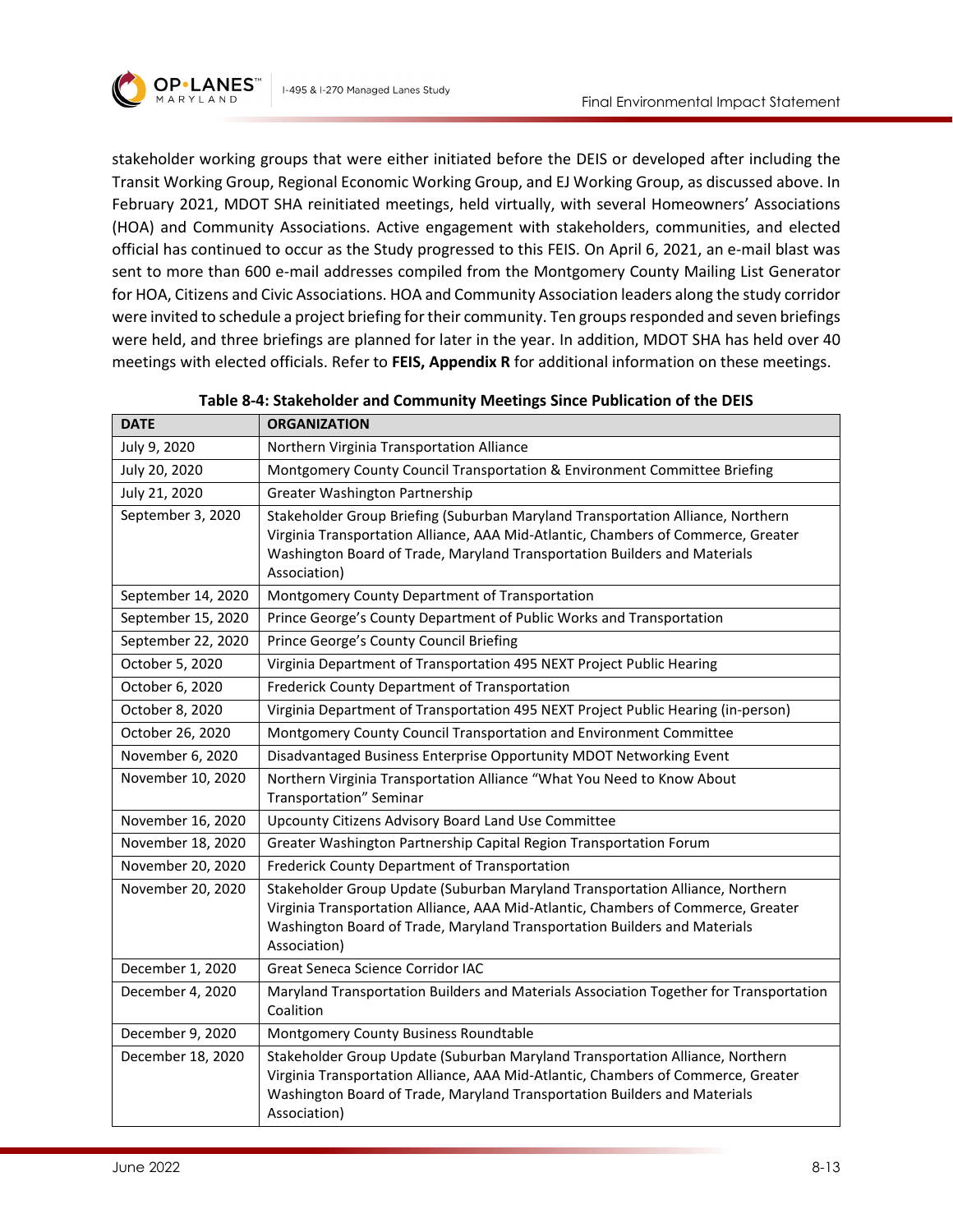

| <b>DATE</b>                                                                       | <b>ORGANIZATION</b>                                                                                                                                            |  |
|-----------------------------------------------------------------------------------|----------------------------------------------------------------------------------------------------------------------------------------------------------------|--|
| January 15, 2021                                                                  | Stakeholder Group Update (Suburban Maryland Transportation Alliance, Northern                                                                                  |  |
|                                                                                   | Virginia Transportation Alliance, AAA Mid-Atlantic, Chambers of Commerce, Greater<br>Washington Board of Trade, Maryland Transportation Builders and Materials |  |
|                                                                                   | Association)                                                                                                                                                   |  |
| January 19, 2021                                                                  | Northern Virginia Transportation Alliance/Suburban Maryland Transportation Alliance                                                                            |  |
|                                                                                   | Joint Briefing                                                                                                                                                 |  |
| January 19, 2021                                                                  | MDOT Office of Small Business Policy Small Business Enterprise Outreach Event                                                                                  |  |
| January 26, 2021                                                                  | <b>Transit Work Group</b>                                                                                                                                      |  |
| February 3, 2021                                                                  | Regional Economic Work Group                                                                                                                                   |  |
| February 4, 2021                                                                  | Laborers International Union of North America                                                                                                                  |  |
| February 8, 2021                                                                  | Montgomery County Economic Development Corporation                                                                                                             |  |
| February 10, 2021                                                                 | Leadership Montgomery                                                                                                                                          |  |
| February 12, 2021                                                                 | Asian American Chamber of Commerce                                                                                                                             |  |
| February 19, 2021                                                                 | Stakeholder Group Update (Suburban Maryland Transportation Alliance, Northern                                                                                  |  |
|                                                                                   | Virginia Transportation Alliance, AAA Mid-Atlantic, Chambers of Commerce, Greater                                                                              |  |
|                                                                                   | Washington Board of Trade, Maryland Transportation Builders and Materials<br>Association)                                                                      |  |
| February 19, 2021                                                                 | MCDOT Office of Small and Minority Small Business Enterprise Outreach                                                                                          |  |
| February 24, 2021                                                                 | <b>Regency Estates Civic Association</b>                                                                                                                       |  |
| February 24, 2021                                                                 | Conference of Minority Transportation Officials                                                                                                                |  |
| February 25, 2021                                                                 | Lantian Development                                                                                                                                            |  |
| March 1, 2021                                                                     | Washington Biologists' Field Club                                                                                                                              |  |
| March 12, 2021                                                                    | <b>ASHE Potomac Chapter</b>                                                                                                                                    |  |
| March 19, 2021                                                                    | Hispanic Chamber of Commerce of Montgomery County                                                                                                              |  |
| March 30, 2021                                                                    | <b>Peterson Companies</b>                                                                                                                                      |  |
| March 31, 2021                                                                    | Regional Economic Work Group                                                                                                                                   |  |
| April 14, 2021                                                                    | Frederick County Chamber Transportation Advisory Committee                                                                                                     |  |
| April 16, 2021                                                                    | Stakeholder Group Update (Suburban Maryland Transportation Alliance, Northern                                                                                  |  |
| Virginia Transportation Alliance, AAA Mid-Atlantic, Chambers of Commerce, Greater |                                                                                                                                                                |  |
|                                                                                   | Washington Board of Trade, Maryland Transportation Builders and Materials                                                                                      |  |
| April 20, 2021                                                                    | Association)<br>Montgomery County Civic Federation                                                                                                             |  |
| April 26, 2021                                                                    | <b>ITE Annual Meeting</b>                                                                                                                                      |  |
| April 29, 2021                                                                    | George Mason University P3 Panel                                                                                                                               |  |
| April 30, 2021                                                                    | <b>Rubenstein Partners</b>                                                                                                                                     |  |
| May 6, 2021                                                                       |                                                                                                                                                                |  |
| May 11, 2021                                                                      | <b>Opportunity MDOT Stakeholders Meeting</b>                                                                                                                   |  |
| May 20, 2021                                                                      | Avonglen HOA                                                                                                                                                   |  |
|                                                                                   | <b>Rosemont Citizens Association</b>                                                                                                                           |  |
| May 25, 2021                                                                      | Maplewood Park HOA                                                                                                                                             |  |
| May 26, 2021                                                                      | Regional Economic Work Group Steering Committee                                                                                                                |  |
| June 2, 2021                                                                      | North Potomac Citizens Association                                                                                                                             |  |
| June 2, 2021                                                                      | Friends of Moses Hall Cemetery and First Agape AME Zion Church Stakeholder Group                                                                               |  |
| June 8, 2021                                                                      | <b>Luxmanor Citizens Association</b>                                                                                                                           |  |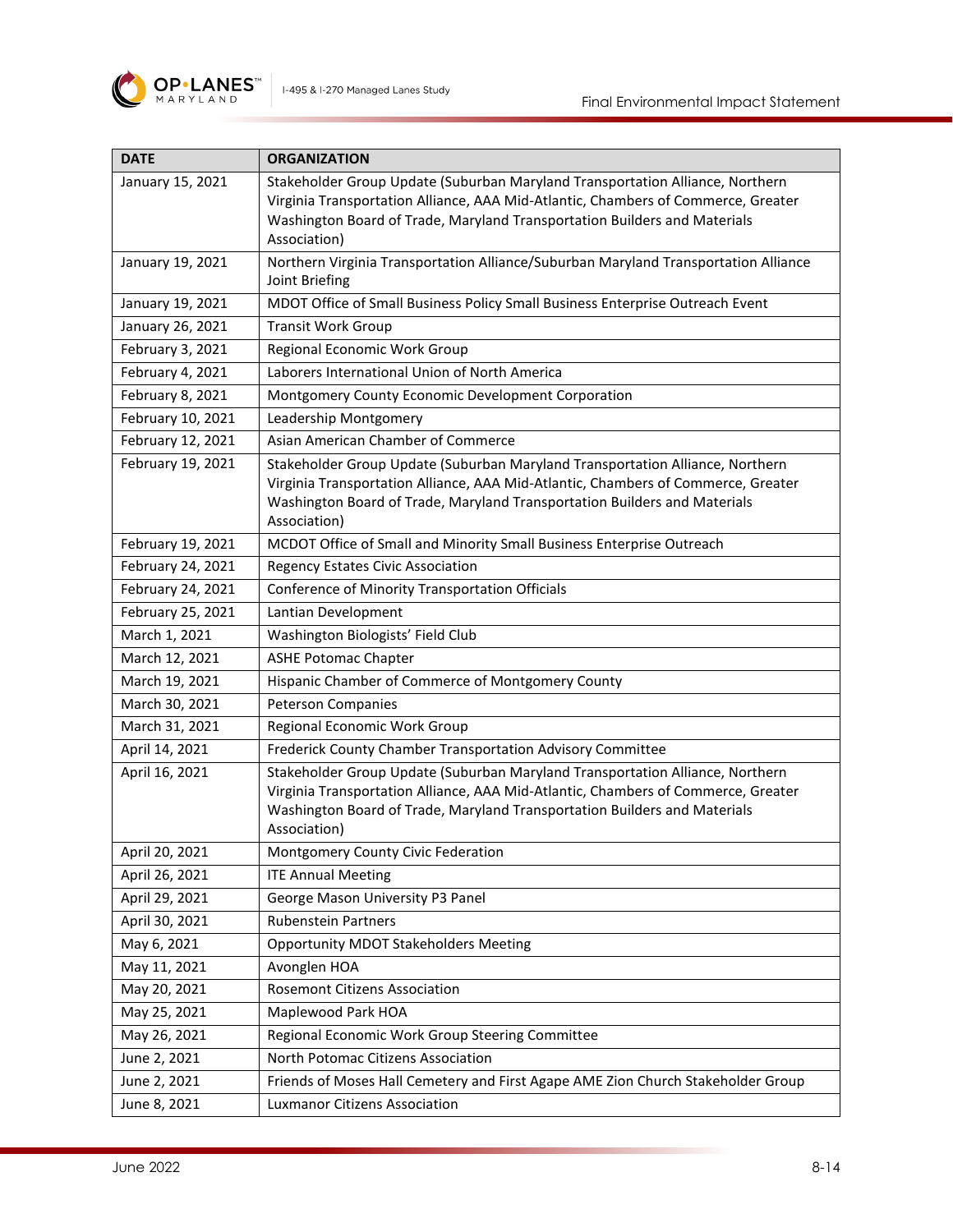| <b>DATE</b>       | <b>ORGANIZATION</b>                                                           |
|-------------------|-------------------------------------------------------------------------------|
| June 10, 2021     | Joint Briefing for Budget Committee Staff                                     |
| June 11, 2021     | Leadership Montgomery                                                         |
| June 15, 2021     | Rock Creek Conservancy Advocacy Committee                                     |
| June 24, 2021     | Regional Economic Work Group                                                  |
| July 22, 2021     | Hispanic Chamber of Commerce of Montgomery County                             |
| August 3, 2021    | Frederick County Department of Transportation                                 |
| August 13, 2021   | Frederick Keys Baseball Game (Pop-up Event with informational booth)          |
| August 18, 2021   | Shady Grove Farmers Market (Pop-up Event with informational booth)            |
| August 28, 2021   | Derwood Farmers Market (Pop-up Event with informational booth)                |
| September 4, 2021 | Rockville Arts Festival (Pop-up Event with informational booth)               |
| November 29, 2021 | Washington Biologists' Field Club                                             |
| December 20, 2021 | Upcounty Citizens Advisory Board                                              |
| January 12, 2022  | <b>Patuxent River Commission</b>                                              |
| January 18, 2022  | Bicycle / Pedestrian Crossing Discussion to the Transportation Planning Board |
| January 19, 2022  | American Society of Civil Engineers Catoctin Branch                           |
| February 8, 2022  | McLean Citizen's Association-Transportation Subcommittee                      |
| March 24, 2022    | Washington Biologists' Field Club                                             |

Note: All meetings held virtually unless otherwise denoted.

### **Agency and Stakeholder Coordination**

The FHWA and MDOT SHA actively engaged the Federal, state, regional, and local agencies, as well as the adjacent counties, Metropolitan Planning Organizations, and other agency stakeholders throughout the Study process, simultaneously with other public involvement efforts. Additional detail on agency coordination is provided throughout the **FEIS, Appendix R**. For additional detail on agency correspondence received on the project, refer to the respective technical reports and **FEIS, Appendix S**.

Since the DEIS was published in July 2020, MDOT SHA has continued to meet with FHWA, as the Lead Federal Agency, the Cooperating Agencies and other state and local agencies and stakeholders. The meetings are listed in **[Table 8-5](#page-15-0)** and focused on discussing individual DEIS comments from agencies and stakeholders and working towards a resolution of critical study topics. Other ongoing agency collaboration and consultation has included: Section 106 Consulting Parties meetings, Executive Steering Committee meetings, and the establishment of the EJ Working Group. As a result of this continuous extensive coordination effort, MDOT SHA was able to address many agency and stakeholder comments on the DEIS and SDEIS by choosing a Preferred Alternative that aligns with the phased delivery and permitting approach and avoids all residential and business displacements and significant impact to natural, cultural and historic resources on the top and east sides of I-495, incorporating additional transit and bicycle and pedestrian improvements, and refining the design to further avoid and minimize impacts to resources. Refer to **Section [8.4](#page-25-0)** of this Chapter and **FEIS, Chapters 3** and **5** for additional details. These efforts were based on the extensive agency coordination as detailed in **[Table 8-5](#page-15-0)** through **[Table 8-9](#page-24-0)**.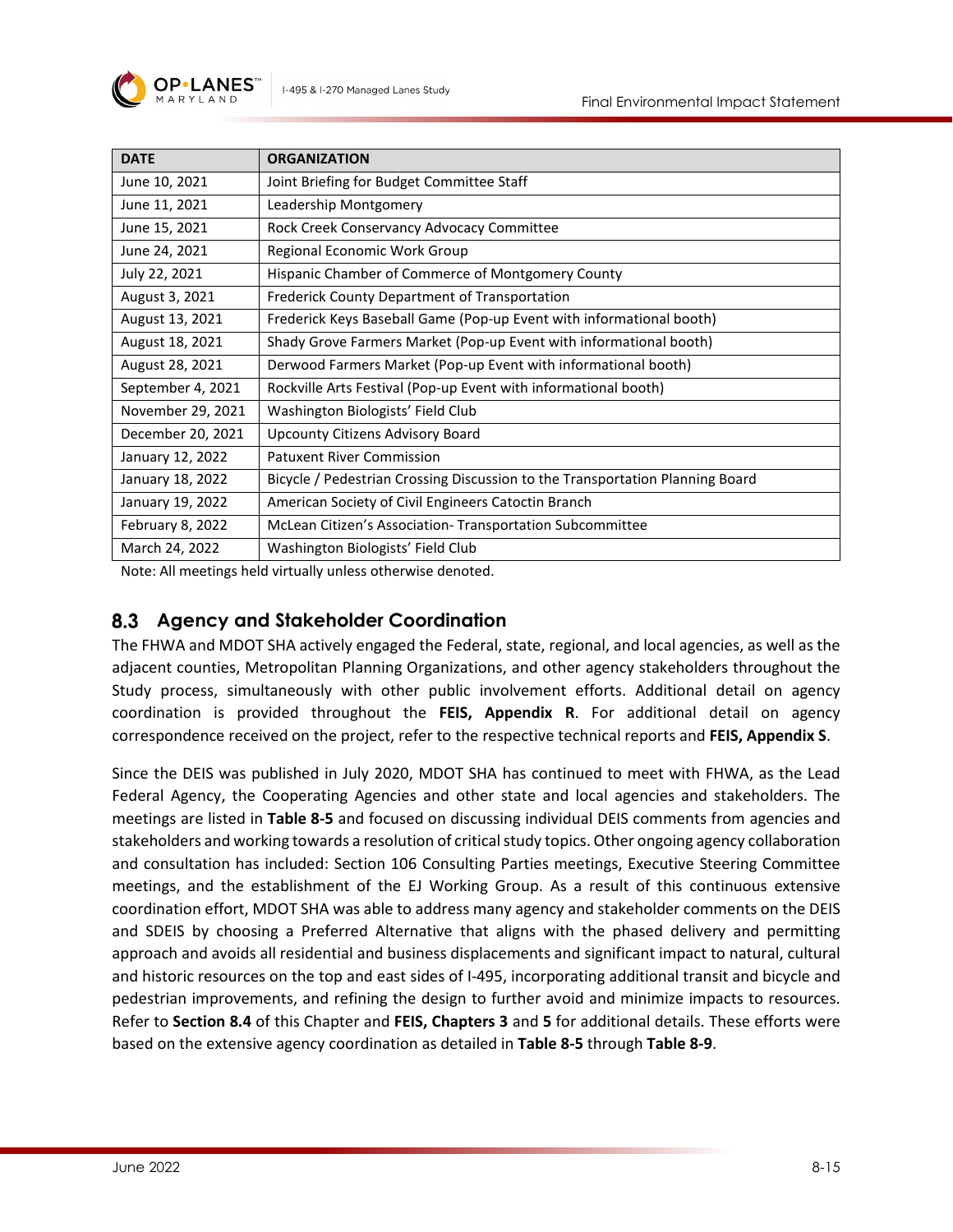

<span id="page-15-0"></span>

| <b>DATE</b>        | <b>PURPOSE</b>                                   | <b>AGENCIES AND/OR STAKEHOLDERS REPRESENTED</b>         |
|--------------------|--------------------------------------------------|---------------------------------------------------------|
| August 3, 2020     | <b>Stream Mitigation Calculator Coordination</b> | US Army Corps of Engineers (USACE) and Maryland         |
|                    |                                                  | Department of the Environment (MDE)                     |
| August 6, 2020     | Water and Science Administration Working         | <b>MDE</b>                                              |
|                    | Meeting                                          |                                                         |
| August 17, 2020    | Park Impacts and Mitigation Meeting              | M-NCPPC Montgomery County                               |
| September 3, 2020  | <b>Wetland Mitigation Meeting</b>                | National Park Service (NPS) and FHWA                    |
| September 21, 2020 | Park Impacts and Mitigation Meeting              | M-NCPPC Montgomery County                               |
| September 28, 2020 | Park Impacts and Mitigation Meeting              | M-NCPPC Prince George's County                          |
| September 29, 2020 | Informal Section 7 Consultation                  | US Fish and Wildlife Service (USFWS), FHWA, and         |
|                    |                                                  | Maryland Department of Natural Resources                |
|                    |                                                  | (MDNR)                                                  |
| October 5, 2020    | <b>Wetland Mitigation Meeting</b>                | <b>NPS</b>                                              |
| October 20, 2020   | Park Impacts and Mitigation Meeting              | M-NCPPC Montgomery County                               |
| October 20, 2020   | <b>Bicycle and Pedestrian Improvements</b>       | M-NCPPC Prince George's County and Prince               |
|                    | <b>Coordination Meeting</b>                      | George's County DPW&T                                   |
| November 2, 2020   | Right-of-Way Coordination Meeting                | M-NCPPC Montgomery County                               |
| November 23, 2020  | <b>Permitting Strategy Meeting</b>               | FHWA, USACE, MDE, and USEPA                             |
| December 1, 2020   | <b>Biweekly FHWA Coordination Meeting</b>        | <b>FHWA</b>                                             |
| December 1, 2020   | Northwest Branch Stormwater                      | M-NCPPC Montgomery County                               |
|                    | <b>Management Meeting</b>                        |                                                         |
| December 2, 2020   | <b>Permitting Strategy Meeting</b>               | USACE, MDE, USEPA, and FHWA                             |
| December 8, 2020   | Plummers Island Avoidance and                    | NPS, MDNR, USFWS, MDE, USACE, and FHWA                  |
|                    | <b>Minimization Efforts Meeting</b>              |                                                         |
| December 11, 2020  | <b>Bicycle and Pedestrian Improvements</b>       | M-NCPPC Montgomery County and MCDOT                     |
|                    | <b>Coordination Meeting</b>                      |                                                         |
| December 11, 2020  | <b>Culvert Field Meeting</b>                     | USEPA, MDE, USACE and FHWA                              |
| December 14, 2020  | <b>DEIS Comments Review Meeting</b>              | NPS and FHWA                                            |
| December 15, 2020  | <b>Reoccurring FHWA Coordination Meeting</b>     | <b>FHWA</b>                                             |
| December 17, 2020  | <b>Permitting Strategy Meeting</b>               | FHWA, USACE, MDE, and USEPA                             |
| January 12, 2021   | Reoccurring FHWA Coordination Meeting            | <b>FHWA</b>                                             |
| January 19, 2021   | <b>Issue Resolution Kick-off Meeting</b>         | M-NCPPC Montgomery and Prince George's                  |
|                    |                                                  | County                                                  |
| January 20, 2021   | Northwest Branch Stormwater                      | M-NCPPC Montgomery County                               |
|                    | <b>Management Meeting</b>                        |                                                         |
| February 1, 2021   | Collaborative Leadership Summit                  | FHWA, USACE, USEPA, NPS, National Park and              |
|                    |                                                  | Planning Commission (NCPC), USFWS, US Postal            |
|                    |                                                  | Service (USPS), National Oceanic and Atmospheric        |
|                    |                                                  | <b>Administration National Marine Fisheries Service</b> |
|                    |                                                  | (NOAA NMFS), US NAVY, MDNR, MDE, M-NCPPC,               |
|                    |                                                  | VDOT, Maryland Historical Trust (MHT), MDP,             |
|                    |                                                  | MDTA, Maryland Transit Authority (MTA), MCDOT,          |
|                    |                                                  | and PG DW&T                                             |
| February 3, 2021   | <b>DEIS Comments Review Meeting</b>              | NCPC and FHWA                                           |
| February 3, 2021   | Reoccurring FHWA Coordination Meeting            | <b>FHWA</b>                                             |

# **Table 8-5: Agency & Stakeholder Coordination Meetings Post-DEIS Publication**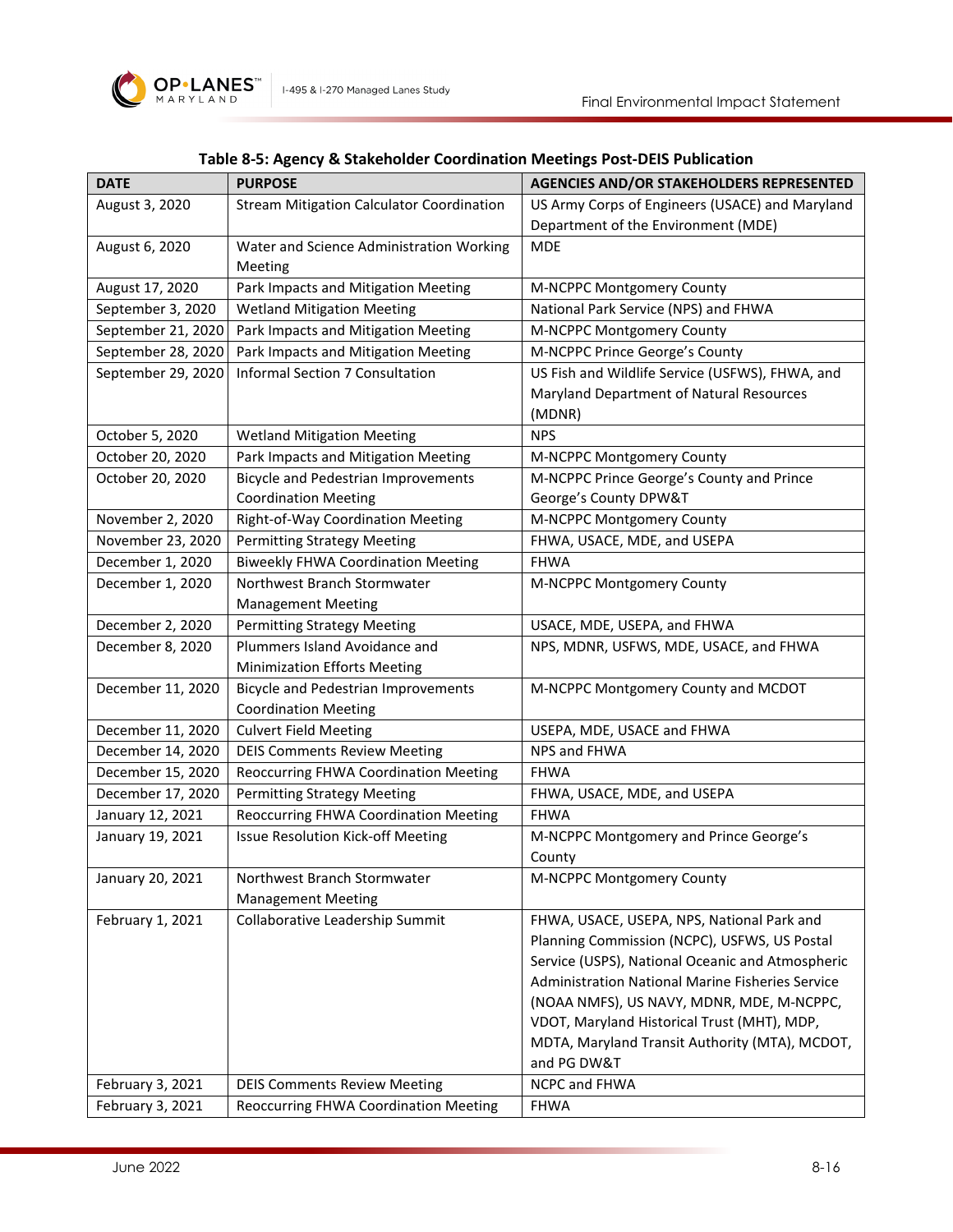

| <b>DATE</b>       | <b>PURPOSE</b>                            | <b>AGENCIES AND/OR STAKEHOLDERS REPRESENTED</b> |
|-------------------|-------------------------------------------|-------------------------------------------------|
| February 8, 2021  | American Legion Bridge and Baltimore-     | NPS and FHWA                                    |
|                   | Washington Parkway Impacts Coordination   |                                                 |
|                   | Meeting                                   |                                                 |
| February 9, 2021  | Managed Lanes Study (MLS) and I-495       | <b>VDOT</b>                                     |
|                   | <b>NEXT Coordination Meeting</b>          |                                                 |
| February 9, 2021  | <b>DEIS Comments Review Meeting</b>       | MDNR and FHWA                                   |
| February 10, 2021 | <b>DEIS Comments Review Meeting</b>       | USACE, MDE, and FHWA                            |
| February 11, 2021 | Reoccurring FHWA Coordination Meeting     | <b>FHWA</b>                                     |
| February 18, 2021 | <b>DEIS Comments Review Meeting</b>       | <b>USEPA and FHWA</b>                           |
| February 25, 2021 | <b>Executive Steering Committee</b>       | FHWA, USACE, US Department of Agriculture       |
|                   |                                           | (USDA), USEPA, NPS, NCPC, USFWS, USPS, NOAA     |
|                   |                                           | NMFS, US Navy, US Airforce Joint Base Andrews   |
|                   |                                           | (JBA), MDNR, MDE, M-NCPPC, VDOT, MHT, MDP,      |
|                   |                                           | MDTA, MTA, MCDOT, and PG DPW&T                  |
| February 26, 2021 | Carderock and Bethesda Property Impacts   | US Navy and FHWA                                |
|                   | Meeting                                   |                                                 |
| March 2, 2021     | Reoccurring FHWA Coordination Meeting     | <b>FHWA</b>                                     |
| March 4, 2021     | American Legion Bridge, Baltimore-        | NPS and FHWA                                    |
|                   | Washington Parkway, and George            |                                                 |
|                   | Washington Memorial Parkway (GWMP)        |                                                 |
|                   | <b>Impacts Coordination Meeting</b>       |                                                 |
| March 10, 2021    | DEIS Comments Review and Stormwater       | M-NCPPC Montgomery County                       |
|                   | <b>Management Meeting</b>                 |                                                 |
| March 15, 2021    | <b>DEIS Comments Review Meeting</b>       | M-NCPPC Montgomery County                       |
| March 17, 2021    | Reoccurring FHWA Coordination Meeting     | <b>FHWA</b>                                     |
| March 19, 2021    | <b>Stormwater Management Meeting</b>      | M-NCPPC Prince George's County                  |
| March 24, 2021    | DEIS Comments Review and Stormwater       | M-NCPPC Prince George's County                  |
|                   | <b>Management Meeting</b>                 |                                                 |
| April 1, 2021     | Transportation Use and Property Boundary  | NPS and FHWA                                    |
|                   | Meeting                                   |                                                 |
| April 6, 2021     | American Legion Bridge and Resources      | <b>USACE and MDE</b>                            |
|                   | <b>Update Meeting</b>                     |                                                 |
| April 6, 2021     | Reoccurring FHWA Coordination Meeting     | <b>FHWA</b>                                     |
| April 9, 2021     | DEIS Comments Review and Stormwater       | M-NCPPC Prince George's County                  |
|                   | <b>Management Meeting</b>                 |                                                 |
| April 12, 2021    | Rock Creek DEIS Comments Review           | M-NCPPC Montgomery County                       |
|                   | Meeting                                   |                                                 |
| April 13, 2021    | <b>Stormwater Management Site Meeting</b> | M-NCPPC Montgomery County                       |
| May 4, 2021       | Reoccurring FHWA Coordination Meeting     | <b>FHWA</b>                                     |
| May 12, 2021      | Phase 1 South Park Impacts and Mitigation | M-NCPPC Montgomery County                       |
|                   | Meeting                                   |                                                 |
| May 18, 2021      | SDEIS Air and Noise Coordination Meeting  | <b>FHWA</b>                                     |
| May 26, 2021      | <b>Executive Steering Committee</b>       | FHWA, USACE, USEPA, NPS, NCPC, USFWS, USPS      |
|                   |                                           | NOAA NMFS, US Navy, JBA, MDNR, MDE, M-NCPPC,    |
|                   |                                           | VDOT, MHT, MDP, MDTA, MCDOT, and PG DPW&T       |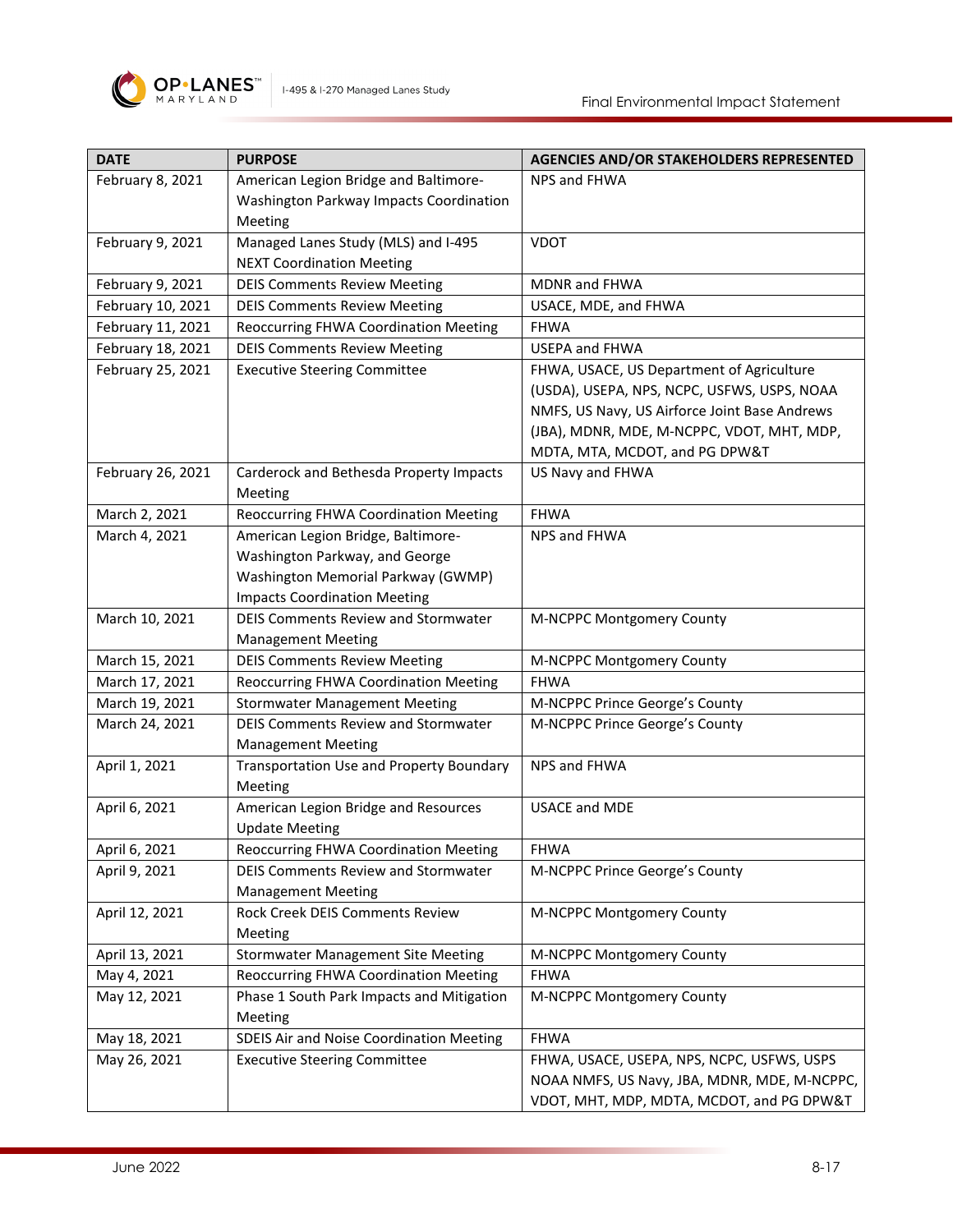

| <b>DATE</b>     | <b>PURPOSE</b>                                                       | <b>AGENCIES AND/OR STAKEHOLDERS REPRESENTED</b> |
|-----------------|----------------------------------------------------------------------|-------------------------------------------------|
| June 1, 2021    | Reoccurring FHWA Coordination Meeting                                | <b>FHWA</b>                                     |
| June 2, 2021    | Moses Hall Cemetery and First Agape AME                              | First Agape AME Zion Church at Gibson Grove,    |
|                 | Zion Church Bicycle and Pedestrian                                   | Friends of Moses Hall, M-NCPPC Montgomery       |
|                 | Connection on Seven Locks Road Meeting                               | County, MCDOT, and FHWA                         |
| June 8, 2021    | Air Quality Conformity Determination                                 | <b>FHWA</b>                                     |
|                 | Meeting                                                              |                                                 |
| June 10, 2021   | <b>Compensatory Stormwater Management</b>                            | <b>FHWA</b>                                     |
|                 | Plan Meeting                                                         |                                                 |
| June 21, 2021   | Park Impacts and Mitigation Meeting                                  | NPS and FHWA                                    |
| June 21, 2021   | American Legion Bridge Trail Connection                              | M-NCPPC, MCDOT, NPS, and FHWA                   |
|                 | Meeting                                                              |                                                 |
| June 21, 2021   | Maryland and Virginia 495 Interface                                  | <b>VDOT</b>                                     |
|                 | <b>Technical Coordination</b>                                        |                                                 |
| June 23, 2021   | Transportation Use and Property Boundary                             | NPS and FHWA                                    |
|                 | Meeting                                                              |                                                 |
| June 30, 2021   | Transportation Use and Property Boundary                             | NPS and FHWA                                    |
|                 | Meeting                                                              |                                                 |
| July 7, 2021    | Air Quality Conformity                                               | <b>FHWA</b>                                     |
| July 8, 2021    | <b>Transportation Use and Property Boundary</b>                      | NPS and FHWA                                    |
|                 | Meeting                                                              |                                                 |
| July 12, 2021   | Park Impacts                                                         | NCPC, NPS, FHWA                                 |
| July 13, 2021   | Maryland and Virginia 495 Interface                                  | <b>VDOT</b>                                     |
|                 | <b>Technical Coordination</b>                                        |                                                 |
| July 14, 2021   | <b>NPS Parkland Impacts</b>                                          | <b>FHWA</b>                                     |
| July 20, 2021   | Maryland and Virginia 495 Interface<br><b>Technical Coordination</b> | <b>VDOT</b>                                     |
| July 27, 2021   | NEPA and Section 106 Process                                         | <b>FHWA</b>                                     |
|                 | Maryland and Virginia 495 Interface                                  |                                                 |
| August 3, 2021  | <b>Technical Coordination</b>                                        | <b>VDOT</b>                                     |
| August 9, 2021  | Air Quality and Environmental Justice                                | <b>FHWA</b>                                     |
|                 | Meeting                                                              |                                                 |
| August 16, 2021 | <b>SDEIS Comments</b>                                                | <b>FHWA</b>                                     |
| August 17, 2021 | Maryland and Virginia 495 Interface                                  | <b>VDOT</b>                                     |
|                 | <b>Technical Coordination</b>                                        |                                                 |
| August 18, 2021 | Highway Deed Easement Process with NPS                               | <b>FHWA</b>                                     |
|                 | and SDEIS Comments                                                   |                                                 |
| August 18, 2021 | Reoccurring FHWA Coordination Meeting                                | <b>FHWA</b>                                     |
| August 23, 2021 | I-495 NEXT and MLS Coordination Meeting                              | VDOT and Fairfax County Department of           |
|                 |                                                                      | Transportation                                  |
| August 25, 2021 | <b>SDEIS Comments</b>                                                | <b>FHWA</b>                                     |
| August 26, 2021 | Air Quality SDEIS Comments                                           | <b>FHWA</b>                                     |
| August 30, 2021 | <b>SDEIS Comments</b>                                                | <b>FHWA</b>                                     |
| August 31, 2021 | Maryland and Virginia 495 Interface                                  | VDOT                                            |
|                 | <b>Technical Coordination</b>                                        |                                                 |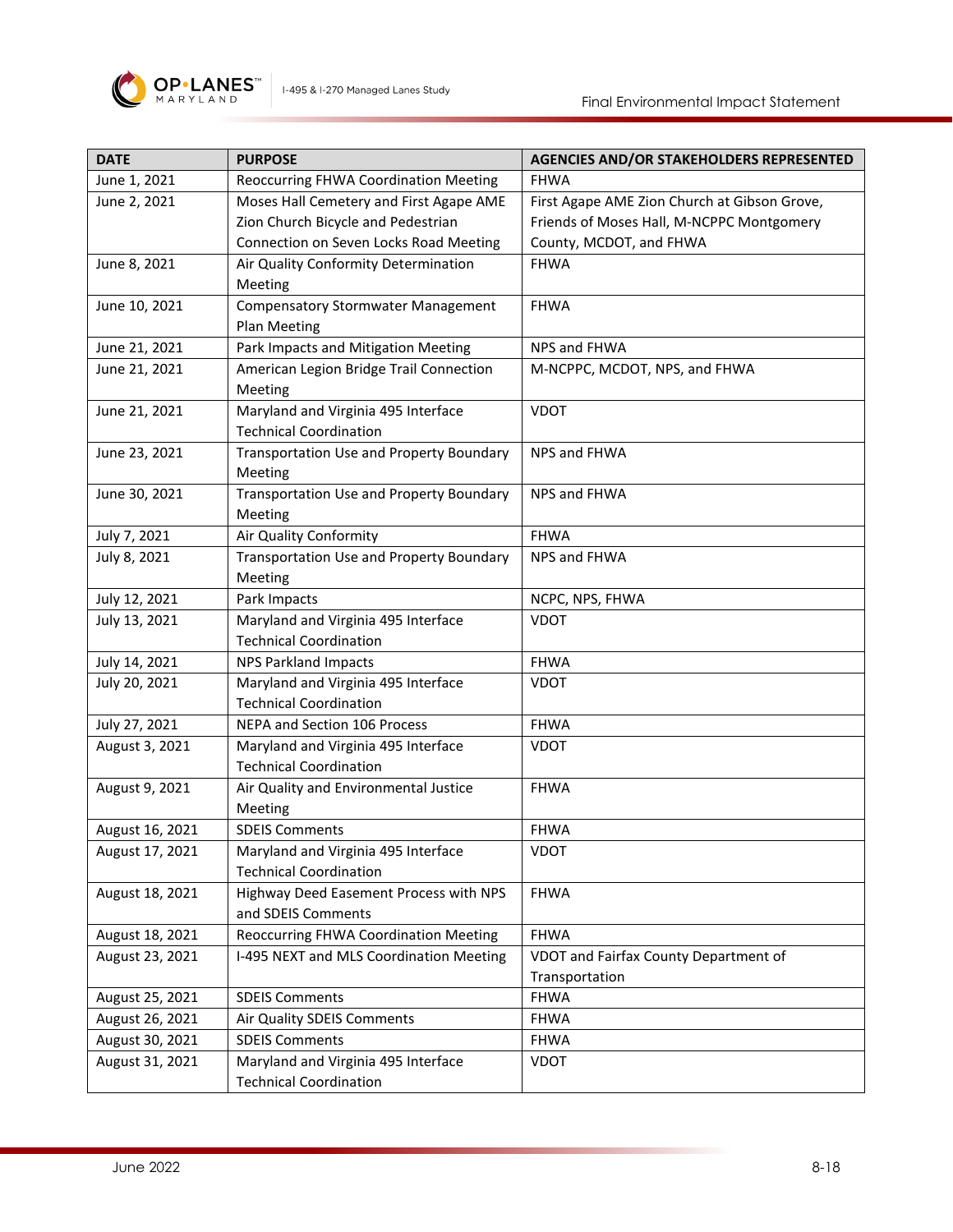

| <b>DATE</b>        | <b>PURPOSE</b>                            | <b>AGENCIES AND/OR STAKEHOLDERS REPRESENTED</b> |
|--------------------|-------------------------------------------|-------------------------------------------------|
| September 1, 2021  | Review of Common SDEIS Comments           | FHWA, NPS, USACE, USEPA, NCPC, MDE, M-NCPPC,    |
|                    |                                           | <b>MCDOT</b>                                    |
| September 7, 2021  | Park Mitigation Field Meeting             | M-NCPPC                                         |
| September 7, 2021  | Reoccurring FHWA Coordination Meeting     | <b>FHWA</b>                                     |
| September 14, 2021 | Maryland and Virginia 495 Interface       | <b>VDOT</b>                                     |
|                    | <b>Technical Coordination</b>             |                                                 |
| September 16, 2021 | <b>Coordination Meeting</b>               | M-NCPPC, FHWA                                   |
| September 22, 2021 | <b>Coordination Meeting</b>               | NPS, FHWA                                       |
| September 27, 2021 | Highway Easement Deed Discussion          | <b>FHWA</b>                                     |
| September 28, 2021 | Maryland and Virginia 495 Interface       | <b>VDOT</b>                                     |
|                    | <b>Technical Coordination</b>             |                                                 |
| September 28, 2021 | Fairfax Board of Transportation Committee | Fairfax County, VDOT                            |
| September 29, 2021 | I-495 NEXT Virtual Public Meeting         | <b>VDOT</b>                                     |
| September 30, 2021 | <b>Coordination Meeting</b>               | NPS, VDOT, FHWA                                 |
| September 30, 2021 | <b>Coordination Meeting</b>               | M-NCPPC, FHWA                                   |
| October 4, 2021    | Leadership Meeting                        | Montgomery County                               |
| October 12, 2021   | Maryland and Virginia 495 Interface       | <b>VDOT</b>                                     |
|                    | <b>Technical Coordination</b>             |                                                 |
| October 13, 2021   | <b>Noise Wall Discussion</b>              | <b>VDOT</b>                                     |
| October 14, 2021   | <b>Coordination Meeting</b>               | NPS, FHWA                                       |
| October 14, 2021   | <b>Coordination Meeting</b>               | M-NCPPC, FHWA                                   |
| October 28, 2021   | <b>Coordination Meeting</b>               | NPS, FHWA                                       |
| October 28, 2021   | <b>Coordination Meeting</b>               | M-NCPPC, FHWA                                   |
| November 2, 2021   | Tuckerman Lane Bike / Ped Discussion      | M-NCPPC                                         |
| November 2, 2021   | Reoccurring FHWA Coordination Meeting     | <b>FHWA</b>                                     |
| November 5, 2021   | <b>Mitigation Field Meeting</b>           | M-NCPPC                                         |
| November 9, 2021   | Maryland and Virginia 495 Interface       | <b>VDOT</b>                                     |
|                    | <b>Technical Coordination</b>             |                                                 |
| November 10, 2021  | <b>Mitigation Field Meeting</b>           | M-NCPPC                                         |
| November 17, 2021  | Reoccurring FHWA Coordination Meeting     | <b>FHWA</b>                                     |
| November 18, 2021  | <b>Coordination Meeting</b>               | NPS, FHWA                                       |
| November 23, 2021  | Maryland and Virginia 495 Interface       | <b>VDOT</b>                                     |
|                    | <b>Technical Coordination</b>             |                                                 |
| December 7, 2021   | Maryland and Virginia 495 Interface       | <b>VDOT</b>                                     |
|                    | <b>Technical Coordination</b>             |                                                 |
| December 14, 2021  | Environmental Justice: Morningstar        | <b>FHWA</b>                                     |
|                    | <b>Cemetery Discussion</b>                |                                                 |
| December 14, 2021  | <b>Mitigation Coordination Meeting</b>    | M-NCCPC, FHWA                                   |
| December 15, 2021  | <b>Coordination Meeting</b>               | NPS, FHWA                                       |
| January 4, 2022    | Maryland and Virginia 495 Interface       | <b>VDOT</b>                                     |
|                    | <b>Technical Coordination</b>             |                                                 |
| January 6, 2022    | <b>Smart Growth Coordination Meeting</b>  | <b>MDP</b>                                      |
| January 7, 2022    | <b>Stormwater Management Discussion</b>   | M-NCPPC, MDNR, MDE, NOAA, USACE, USEPA,         |
|                    |                                           | FHWA, USFWS                                     |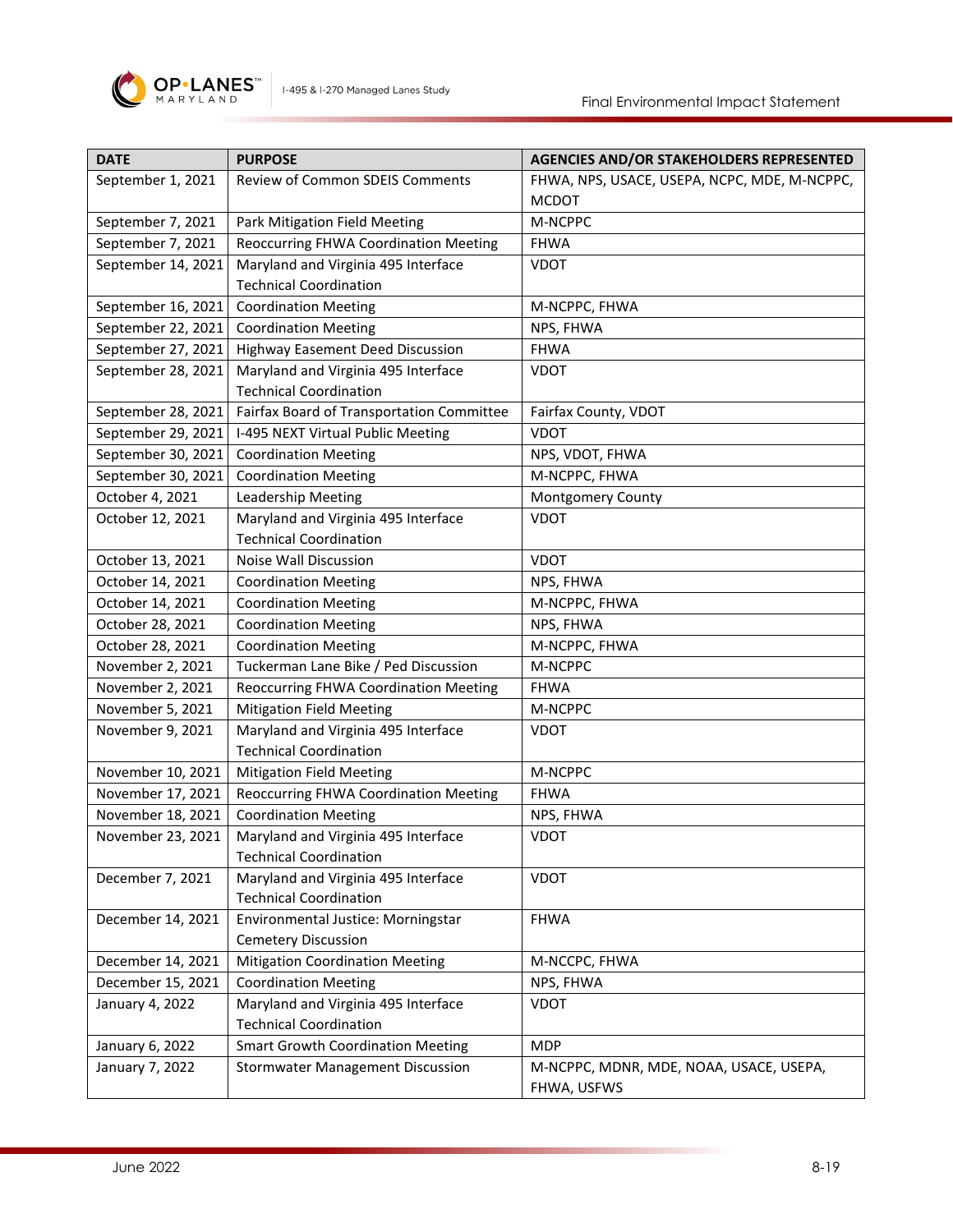

| <b>DATE</b>       | <b>PURPOSE</b>                               | <b>AGENCIES AND/OR STAKEHOLDERS REPRESENTED</b> |
|-------------------|----------------------------------------------|-------------------------------------------------|
| January 11, 2022  | I-495 NEXT / Phase 1 South Technical         | <b>VDOT</b>                                     |
|                   | <b>Coordination Meeting</b>                  |                                                 |
| January 18, 2022  | Maryland and Virginia 495 Interface          | <b>VDOT</b>                                     |
|                   | <b>Technical Coordination</b>                |                                                 |
| January 19, 2022  | <b>Coordination Meeting</b>                  | M-NCPPC, FHWA                                   |
| January 19, 2022  | Reoccurring FHWA Coordination Meeting        | <b>FHWA</b>                                     |
| January 27, 2022  | <b>Coordination Meeting</b>                  | NPS, FHWA                                       |
| February 24, 2022 | <b>Coordination Meeting</b>                  | NPS, FHWA                                       |
| March 8, 2022     | <b>Reoccurring FHWA Coordination Meeting</b> | <b>FHWA</b>                                     |
| March 17, 2022    | <b>GWMP Signing Discussion</b>               | NPS, FHWA                                       |

Note: All meetings held virtually unless otherwise denoted.

Since the DEIS was published in July 2020, MDOT SHA held four virtual Interagency Agency Working Group (IAWG) meetings with members from 27 Cooperating and Participating Agencies. The focus of the IAWG meetings was to provide Study updates, present common DEIS comment themes, discuss proposed responses to common comments, discuss ongoing public and agency collaboration, present avoidance and minimization measures, and to identify the recommended preferred alternative, present justification for recommending the alternative and to listen to feedback on the alternative (**[Table 8-6](#page-19-0)**).

<span id="page-19-0"></span>

| <b>DATE</b>  | <b>IAWG</b>     | <b>PURPOSE</b>                            | <b>AGENCIES REPRESENTED</b>                       |
|--------------|-----------------|-------------------------------------------|---------------------------------------------------|
|              | <b>MEETING#</b> |                                           |                                                   |
| January 27,  | 13              | Provide MLS Study Update, Review          | Advisory Council on Historic Preservation (ACHP), |
| 2021         |                 | Summary of DEIS Comments, Announce        | USEPA, FHWA, USFWS, MDE, MDNR,                    |
|              |                 | Recommended Preferred Alternative and     | MDOT MTA, MDP, MDTA, MHT, M-NCPPC,                |
|              |                 | Associated Commitments, and a New         | MCDOT, Metropolitan Washington Council of         |
|              |                 | Agency and Stakeholder Collaboration      | Governments (MWCOG), US Navy, NCPC,               |
|              |                 | Process                                   | National Institute of Standards and Technology    |
|              |                 |                                           | (NIST), NPS, PG DPW&T, USACE, USPS, and VDOT      |
| February 17, | 14              | Provide Update on Agency and              | ACHP, USEPA, FHWA, USFWS, MDE, MDNR,              |
| 2021         |                 | Stakeholder Collaboration Efforts, Design | MDOT MTA, MDP, MHT, M-NCPPC, MCDOT,               |
|              |                 | Efforts to address common DEIS            | MWCOG, US Navy, NCPC, NIST, NPS, PG               |
|              |                 | Comments, Review Recommended              | DPW&T, USACE, USDA, USDA, USPS, VDOT, JBA         |
|              |                 | Preferred alternative                     |                                                   |
| May 12, 2021 | 15              | Provide MLS Update, announce a New        | ACHP, USEPA, FHWA, USFWS, MDE, MDNR,              |
|              |                 | Recommended Preferred Alternative         | MDOT MTA, MDOT MDTA, MHT, M-NCPPC,                |
|              |                 | based off of Agency and Public Feedback,  | MCDOT, MWCOG, US Navy, NIST, PG DPW&T,            |
|              |                 | Announce the SDEIS, and Provide an        | USACE, USDA, USPS, VDOT, JBA                      |
|              |                 | Updated MLS Schedule                      |                                                   |
| December     | 16              | Provide Update on MLS efforts since the   | ACHP, USEPA, FHWA, USFWS, MDE, MDNR,              |
| 15, 2021     |                 | SDEIS publication, review of SDEIS        | MDOT MTA, MDOT MDTA, MDP, MHT, M-                 |
|              |                 | Comments, Ongoing activities toward       | NCPPC, MCDOT, MWCOG, US Navy, NCPC, NIST,         |
|              |                 | FEIS, and Provide Updated MLS Schedule    | NOAA, NPS, PG DPW&T, USACE, USPS, VDOT            |

#### **Table 8-6: IAWG Meetings Post-DEIS Publication**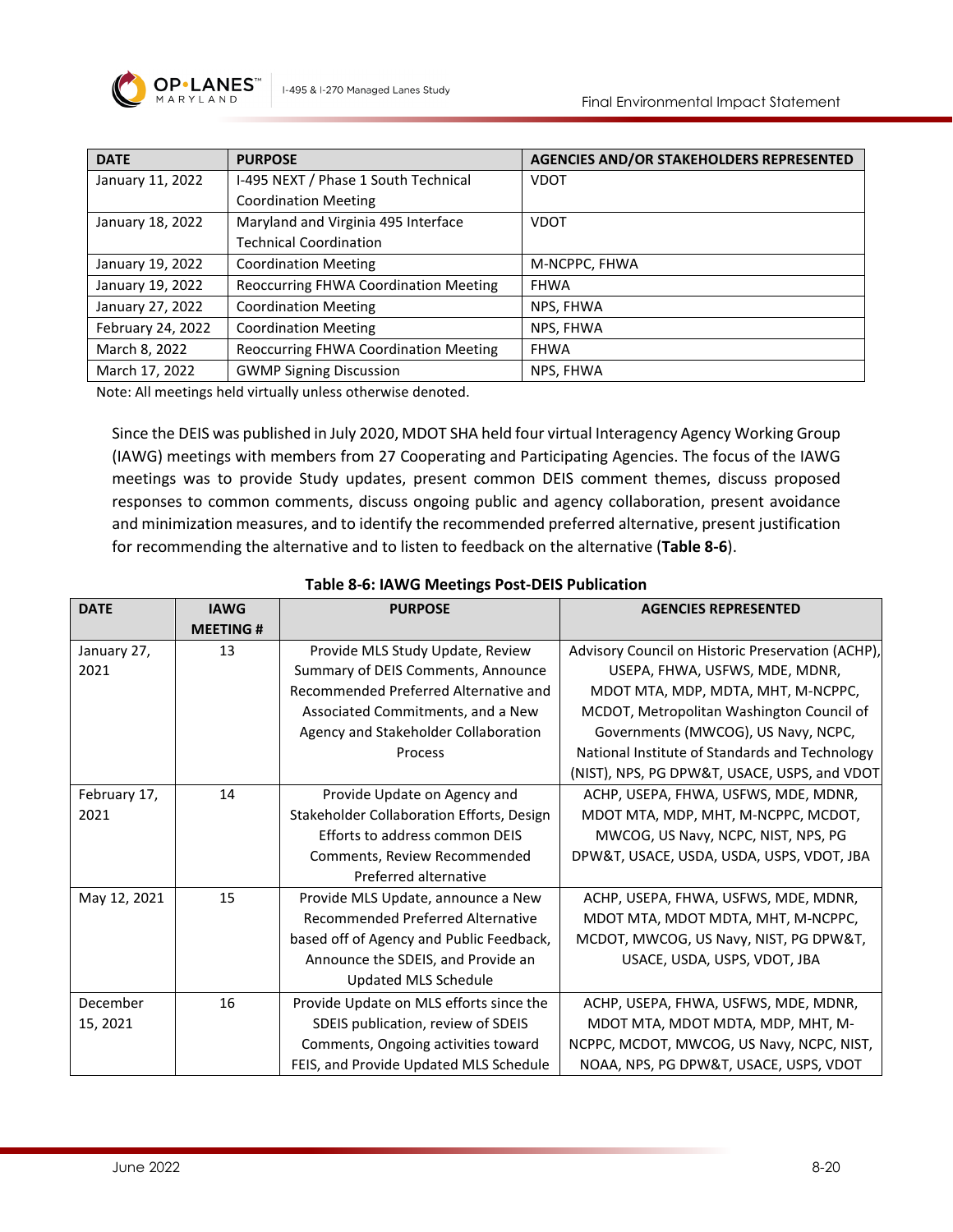

MDOT SHA also met with the City of Rockville and City of Gaithersburg to discuss DEIS comments, property impacts, proposed stormwater management, parkland impacts and mitigation, bicycle and pedestrian improvements, traffic, and structure design within the applicable City's limits (**[Table 8-7](#page-20-0)**).

<span id="page-20-0"></span>

| <b>DATE</b>        | <b>MEETING</b>                                               |
|--------------------|--------------------------------------------------------------|
| March 19, 2021     | City of Rockville Coordination Meeting                       |
| April 14, 2021     | City of Rockville Stormwater Management Coordination Meeting |
| April 29, 2021     | City of Rockville Parkland and Mitigation Meeting            |
| July 22, 2021      | City of Gaithersburg Parkland and Mitigation Meeting         |
| September 2, 2021  | City of Rockville Design, Traffic, and Mitigation Meeting    |
| September 14, 2021 | City of Gaithersburg Coordination Meeting                    |
| November 4, 2021   | City of Rockville Design and Parkland Mitigation Meeting     |
| November 22, 2021  | City of Rockville Coordination Meeting                       |
| January 19, 2022   | City of Rockville Coordination Meeting                       |
| April 25, 2022     | City of Rockville Coordination Meeting                       |

**Table 8-7: City of Rockville and City of Gaithersburg Meetings Post-DEIS Publication**

### **Natural Resource Agency Coordination**

The regulatory and permitting process was conducted concurrently with NEPA and required agency consultation with the goal of gaining approval for a USACE Individual Section 404 Permit; MDE Wetlands and Waterways Permit; USFWS Endangered Species Act Section 7; and MDE 401 Water Quality Certification. These approvals required meetings for the following purposes:

- Jurisdictional Determination;
- Permitting strategy;
- Avoidance, minimization, and mitigation;
- Wetland delineation; and
- Rare, Threatened, and Endangered Species coordination.

**[Table 8-8](#page-20-1)** summarizes the meetings held since July 2020. For additional detail on agency correspondence received on the project regarding natural resources, refer to the **FEIS, Appendix M**.

<span id="page-20-1"></span>

| <b>DATE</b>   | <b>AGENCIES</b>                   | <b>GENERAL TOPICS COVERED</b>                                 |
|---------------|-----------------------------------|---------------------------------------------------------------|
| July 9, 2020  | <b>MDE and USACE</b>              | Discussion of the logistics of the MLS Joint Public Hearings, |
|               |                                   | both virtual and in-person, for 404/401 purposes              |
| July 21, 2020 | <b>MDNR</b>                       | Review Additional Potential Fish Blockages noted by MDE and   |
|               |                                   | USFWS Upstream and Downstream of the Paint Branch Fish        |
|               |                                   | Passage Site (AN-6)                                           |
| July 22, 2020 | <b>M-NCPPC Montgomery</b>         | Montgomery County M-NCPPC Comments on the Tributary to        |
|               | County                            | Seneca Creek Site (CA-5) Concept Design                       |
| July 24, 2020 | Washington Suburban               | Logistics for Proposed Mitigation Site Work Over WSSC Sewer   |
|               | <b>Sanitary Commission (WSSC)</b> | and Water Lines.                                              |

**Table 8-8: Natural Resource Related Meetings Since Publication of the DEIS**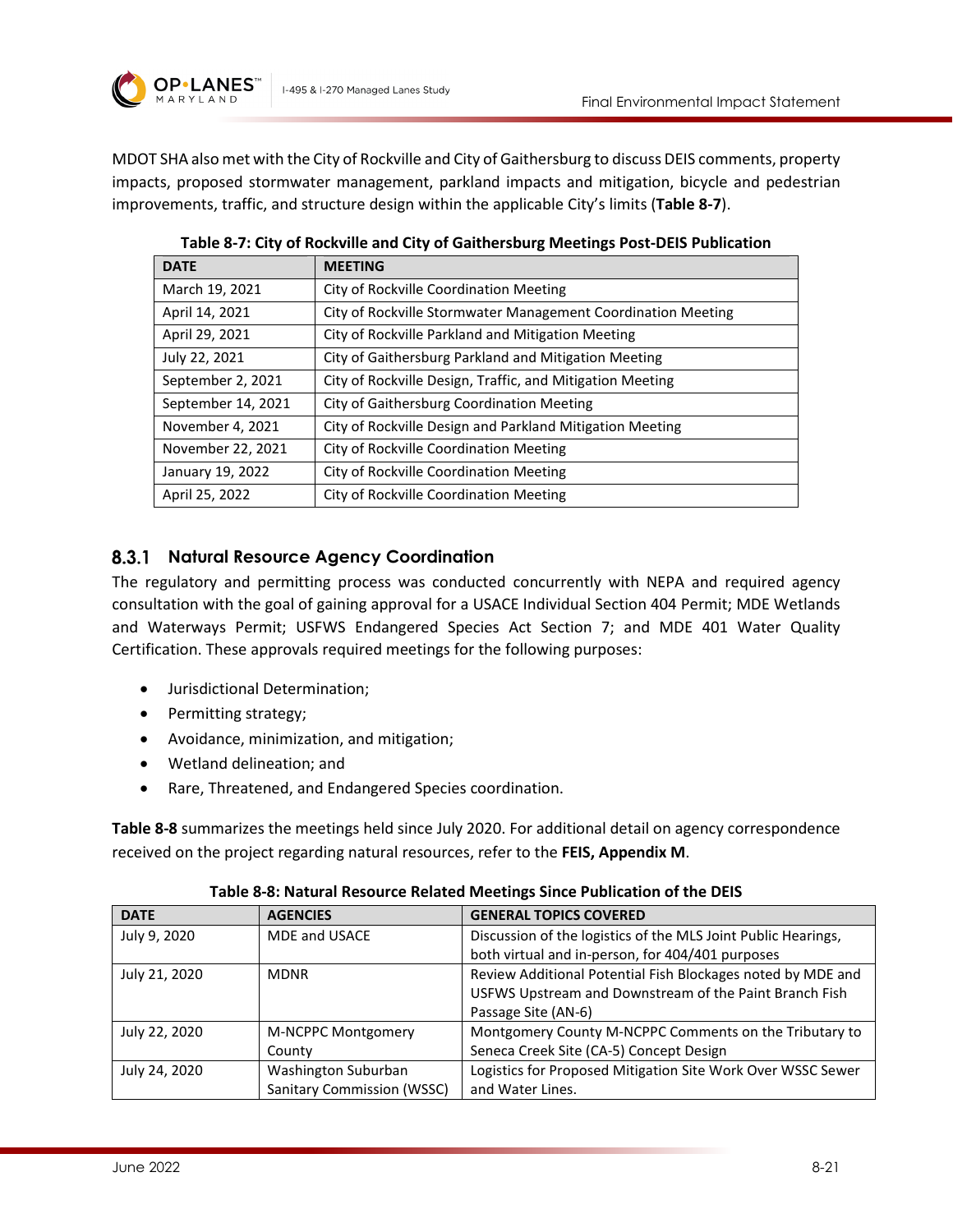

| <b>DATE</b>        | <b>AGENCIES</b>                       | <b>GENERAL TOPICS COVERED</b>                                 |
|--------------------|---------------------------------------|---------------------------------------------------------------|
| August 12, 2020    | M-NCPPC Montgomery                    | Montgomery County M-NCPPC & WSSC Comments on the              |
|                    | County                                | Crabbs Branch Site (AN-1) 404 Mitigation Concept Design       |
| August 12, 2020    | <b>USACE</b>                          | Discussion of new regulatory definition of Waters of the US   |
|                    |                                       | and any implications on the Jurisdictional Determination      |
| August 27, 2020    | <b>MDE</b>                            | Discussion of impacts within the MDE Tier II boundary and the |
|                    |                                       | Tier II package requirements                                  |
| September 3, 2020  | <b>NPS</b>                            | Discussion of the Statement of Findings requirement as it     |
|                    |                                       | pertains to MLS and path forward for coordination meetings.   |
| September 4, 2020  | <b>USACE and MDE</b>                  | Discussion with the regulatory agencies about how to apply    |
|                    |                                       | the MSMF stream calculator and which stream assessments to    |
|                    |                                       | use.                                                          |
| September 29, 2020 | M-NCPPC Montgomery                    | 404 Mitigation Magruder Branch (CA-2/3) Site Preliminary      |
|                    | County                                | Design                                                        |
| September 29, 2020 | <b>FHWA</b>                           | Culvert and permitting                                        |
| September 29, 2020 | <b>USACE and MDE</b>                  | Provide project updates and receive updates from the          |
|                    |                                       | regulatory agencies related to MLS permitting.                |
| September 29, 2020 | MDNR and USFWS                        | MLS Informal Section 7 Consultation - 2020 Bat Survey Results |
| October 5, 2020    | <b>NPS</b>                            | Wetland Mitigation Meeting for Chesapeake and Ohio Canal      |
|                    |                                       | National Historical Park and GWMP                             |
| October 14, 2020   | <b>NPS</b>                            | Wetland Mitigation for NPS National Capital Parks- East       |
| October 15, 2020   | FHWA, USACE, and MDE                  | Permitting                                                    |
| October 16, 2020   | MDE, USACE, MDNR, and                 | 404 Mitigation Magruder Branch (CA-2/3) and Pebblestone Dr.   |
|                    | <b>USEPA</b>                          | <b>Tributary Preliminary Designs</b>                          |
| October 29, 2020   | <b>USACE and MDE</b>                  | 404 Permitting Update Meeting                                 |
| November 9, 2020   | FHWA, USACE, and MDE                  | Permitting                                                    |
| November 12, 2020  | <b>USACE and MDE</b>                  | 404 Permitting Update Meeting                                 |
| November 18, 2020  | M-NCPPC Montgomery                    | <b>Stormwater Field Meeting</b>                               |
|                    | County                                |                                                               |
| November 19, 2020  | <b>USACE and MDE</b>                  | <b>Stream Assessment Field Meeting</b>                        |
| November 19, 2020  | MDE and USACE                         | 404 Mitigation Magruder Branch (CA-2/3) Wetland               |
|                    |                                       | <b>Delineation Field Review</b>                               |
| November 24, 2020  | <b>USACE and MDE</b>                  | Permitting                                                    |
| December 1, 2020   | M-NCPPC Montgomery                    | <b>Stormwater Field Meeting</b>                               |
|                    | County                                |                                                               |
| December 2, 2020   | M-NCPPC Prince George's               | <b>ROE Agreement Extension</b>                                |
|                    | County                                |                                                               |
| December 8, 2020   | USACE, MDE, FHWA, MDNR,               | <b>Plummers Island Coordination</b>                           |
|                    | USFWS, and NPS                        |                                                               |
| December 10, 2020  | USACE and MDE                         | 404 Permitting Update Meeting                                 |
| December 11, 2020  | USEPA, MDE, USACE, and                | <b>Culvert Field Meeting</b>                                  |
|                    | <b>FHWA</b>                           |                                                               |
| December 14, 2020  | USEPA, FHWA, USACE, and<br><b>MDE</b> | <b>Phased Permit Process</b>                                  |
| December 21, 2020  | MDE and USACE                         | <b>Culvert Field Meeting</b>                                  |
| January 7, 2021    | <b>USACE and MDE</b>                  | 404 Permitting Update Meeting                                 |
| January 14, 2021   | MDE and USACE                         | Seneca Creek Tributary (CA-5) and Crabbs Branch (AN-1)        |
|                    |                                       | <b>Wetland Delineation Field Reviews</b>                      |
| January 19, 2021   | MDE, USACE, and USEPA                 | 401 Water Quality Certification (WQC) Working Session         |
| January 21, 2021   | USACE and MDE                         | 404 Permitting Update Meeting                                 |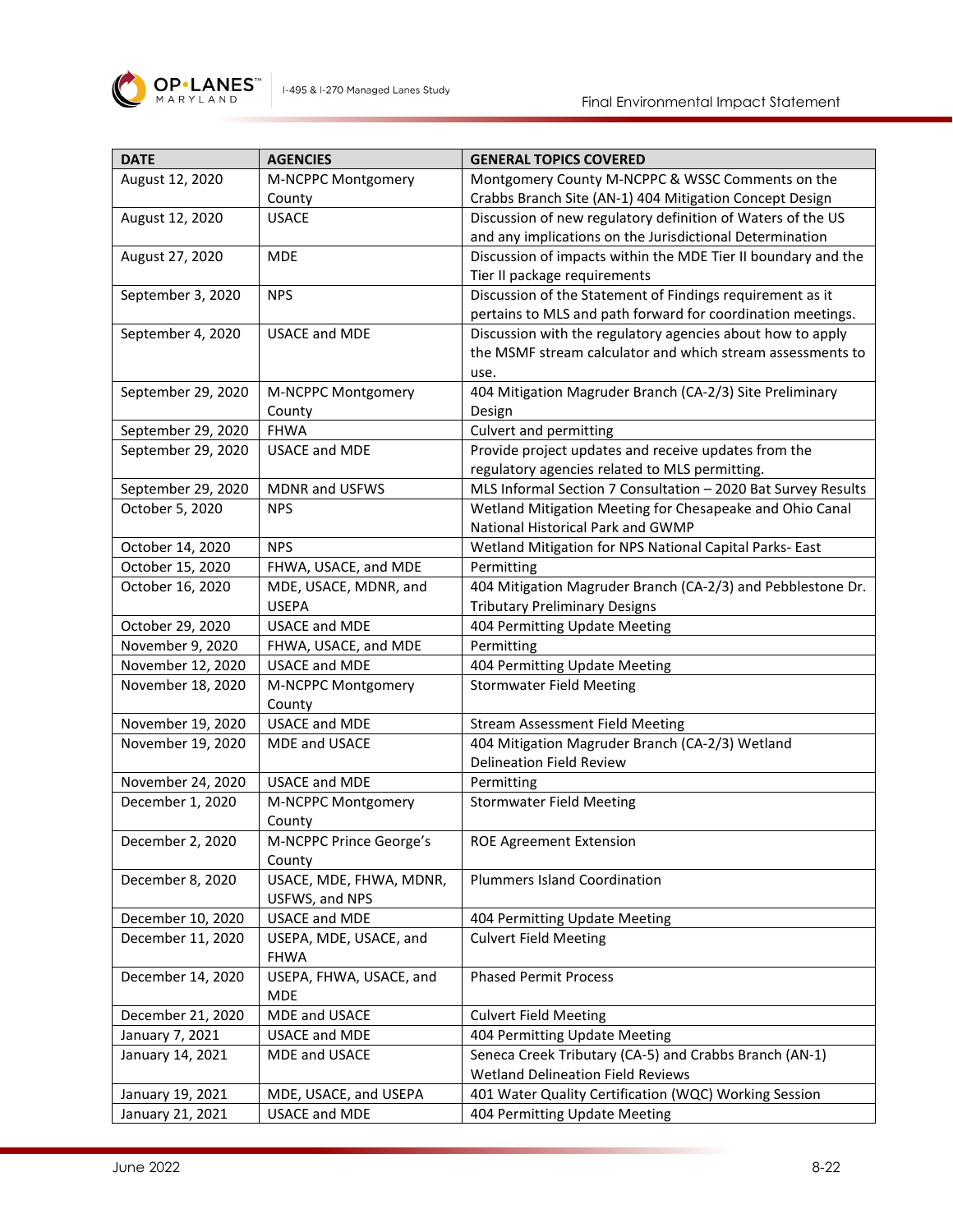

| <b>DATE</b>        | <b>AGENCIES</b>             | <b>GENERAL TOPICS COVERED</b>                                 |
|--------------------|-----------------------------|---------------------------------------------------------------|
| January 22, 2021   | <b>MDE</b>                  | 404 Mitigation Henson Creek (RFP-5) and Mill Swamp Creek      |
|                    |                             | (RFP-6) Wetland Delineation Field Reviews                     |
| February 4, 2021   | <b>USACE and MDE</b>        | 404 Permitting Update Meeting                                 |
| February 16, 2021  | <b>USACE and MDE</b>        | A presentation to the regulatory agencies of how the          |
|                    |                             | Maryland Stream Mitigation Framework stream calculator is     |
|                    |                             | being applied to the MLS.                                     |
| February 18, 2021  | <b>USACE and MDE</b>        | 404 Permitting Update Meeting                                 |
| February 22, 2021  | MDE, USACE, and USEPA       | 401 WQC Working Session                                       |
| March 1, 2021      | <b>NPS</b>                  | Washington Biologists' Field Club Coordination Meeting        |
| March 4, 2021      | <b>USACE and MDE</b>        | 404 Permitting Update Meeting                                 |
| March 9, 2021      | MDE and USACE               | Cabin Branch (RFP-2) and Pebblestone Dr. Tributary (AN-3)     |
|                    |                             | <b>Wetland Delineation Field Reviews</b>                      |
| March 18, 2021     | <b>USACE and MDE</b>        | 404 Permitting Update Meeting                                 |
| March 19, 2021     | Potomac Electric Power      | 404 Mitigation Tributary to Seneca Creek (CA-5) Semi-Final    |
|                    | Company (PEPCO)             | Design                                                        |
| March 24, 2021     | M-NCPPC Montgomery          | 404 Mitigation Tributary to Seneca Creek (CA-5) Semi-Final    |
|                    | County, MDE, and USACE      | Design                                                        |
| April 1, 2021      | MDE and USACE               | 404 Mitigation Indian Creek and Tributaries at Konterra (RFP- |
|                    |                             | 1) Wetland Delineation Field Review                           |
| April 9, 2021      | <b>MDOT SHA Plan Review</b> | 404 Mitigation PRD Comments on the Magruder Branch (CA-       |
|                    | Division (PRD)              | 2/3) Site Development Submittal                               |
| April 16, 2021     | <b>MDE and USACE</b>        | 404 Mitigation Indian Creek and Tributaries at Konterra (RFP- |
|                    |                             | 1) Wetland Delineation Field Review                           |
| April 22, 2021     | MDE and USACE               | 404 Permitting Update Meeting                                 |
| May 6, 2021        | M-NCPPC Montgomery          | 404 Mitigation Magruder Branch (CA-2/3) Semi-Final Design     |
|                    | County, MDE, and USACE      |                                                               |
| May 20, 2021       | MDE and USACE               | 404 Permitting Update Meeting                                 |
| June 15, 2021      | <b>MDE and USACE</b>        | Discussion of impact presentation in JPA and NEPA Documents   |
| June 25, 2021      | <b>MDE and USACE</b>        | Compensatory SWM Site Wetlands & Waterways Delineation        |
|                    |                             | <b>Field Review</b>                                           |
| June 30, 2021      | <b>MDNR</b>                 | <b>Mussel Survey</b>                                          |
| June 30, 2021      | M-NCPPC Montgomery          | 404 Mitigation Tributary to Seneca Creek (CA-5) Semi-Final    |
|                    | County, MDE, and USACE      | <b>Field Meeting</b>                                          |
| July 1, 2021       | MDE and USACE               | 404 Permitting Update Meeting                                 |
| July 12, 2021      | M-NCPPC Montgomery          | 404 Mitigation M-NCPPC Comments on the Magruder Branch        |
|                    | County and MDE              | (CA-2/3) Semi-Final Design                                    |
| July 15, 2021      | MDE and USACE               | 404 Permitting Update Meeting                                 |
| July 23, 2021      | <b>MDNR</b>                 | Rare, Threatened, and Endangered Species and Boring           |
|                    |                             | Locations                                                     |
| August 4, 2021     | MDE and USACE               | <b>LOD Review Meeting</b>                                     |
| August 19, 2021    | <b>USACE</b>                | Change in Jurisdiction for Navigable Waters Protection Rule   |
| August 26, 2021    | MDE and USACE               | 404 Permitting Update Meeting                                 |
| September 7, 2021  | M-NCPPC Montgomery          | 4(f) Mitigation Cabin John Creek Field Meeting                |
|                    | County                      |                                                               |
| September 9, 2021  | MDE and USACE               | 404 Permitting Update Meeting                                 |
| September 24, 2021 | USACE, MDE, USFWS, MDNR,    | Compensatory SWM Field Review                                 |
|                    | USEPA, M-NCPPC              |                                                               |
| October 13, 2021   | USACE, MDE                  | LOD Review Meeting- review minor changes                      |
| October 14, 2021   | M-NCPPC                     | M-NCPPC Coordination Meeting                                  |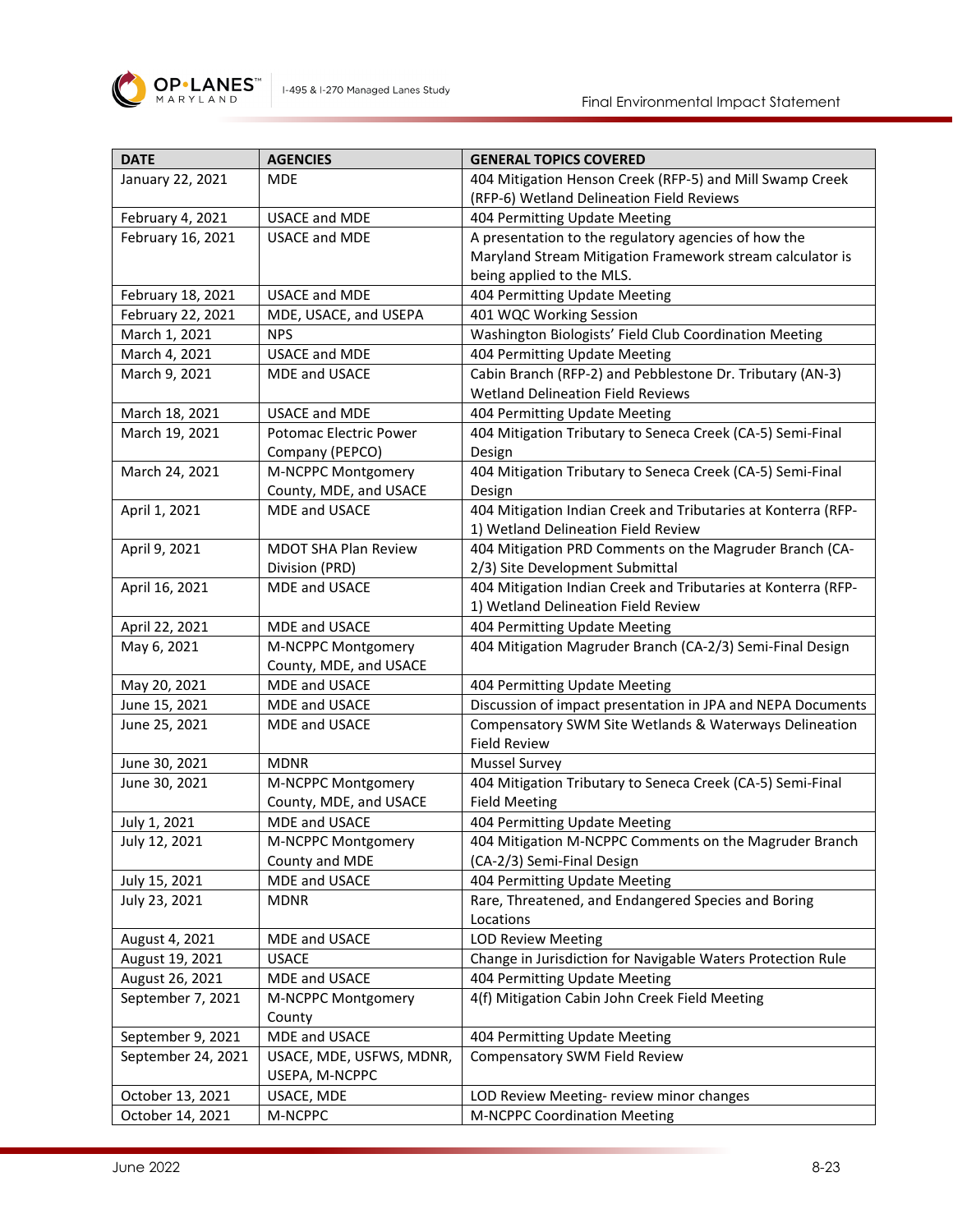| <b>DATE</b>       | <b>AGENCIES</b>         | <b>GENERAL TOPICS COVERED</b>                          |
|-------------------|-------------------------|--------------------------------------------------------|
| November 3, 2021  | USACE, MDE              | <b>Permitting Update Meeting</b>                       |
| November 9, 2021  | <b>VDOT</b>             | I-495 NEXT Project Coordination                        |
| November 29, 2021 | MHT, NPS, FHWA          | Washington Biologists' Field Club Coordination Meeting |
| December 21, 2021 | USACE, MDE              | JPA Package Review Meeting                             |
| January 7, 2022   | USACE, USEPA, FHWA MDE, | Stormwater management discussion                       |
|                   | M-NCPPC, Montgomery     |                                                        |
|                   | County, MDNR            |                                                        |

# **Section 106 Consultation**

Agency and interested parties' consultation is being conducted in accordance with Section 106 of the National Historic Preservation Act of 1966 that considers the effects of the proposed action on historic properties. FHWA and MDOT SHA notified the agencies and other consulting parties of an update to the undertaking's Area of Potential Effects (APE), new architectural eligibility determinations, and effects assessments on July 23, 2020. The agencies and other consulting parties received archaeological reports documenting archaeological and architectural survey and evaluation efforts for stream and wetland mitigation areas identified by the Study, as added to the APE in July 2020, as well as determination of eligibility forms for architectural resources associated with the proposed off-site wetlands and water quality mitigation sites on February 11, 2021.

The FHWA and MDOT SHA held a fourth consulting parties' meeting virtually on March 10, 2021. A draft Programmatic Agreement was distributed for review and comment to the consulting parties on March 10, 2021 with the comment period ending April 12, 2021. MDOT SHA has continued to coordinate with individuals consulting parties through informal meetings, email and other means as impacts to specific resources are evaluated. MDOT SHA has conducted additional field work at the Moses Hall Cemetery, and closely coordinated this effort with key consulting parties including the Friends of Moses Hall, the trustees of the property, and the First Agape AME Zion Church at Gibson Grove. A draft report documenting the fieldwork effort at Moses Hall Cemetery, with additional information on the Gibson Grove AME Zion Church was provided to consulting parties for comment on May 27, 2021.

On September 8, 2021, MDOT SHA provided additional consultation materials including: additional Ground Penetrating Radar results at the Morningstar Tabernacle No. 88 Moses Hall and Cemetery, a revision to the APE to reflect the Phase 1 South limits including avoidance and minimization measures, archaeological and historic architectural assessments of the proposed stormwater mitigation locations, new determinations of eligibility, and revised effect determinations to reflect the reduced APE based on the Phase 1 South limits. Additionally, a comment from Virginia Department of Historic Resources (VDHR) was addressed to revise the effect determination on one archaeological site in Virginia. Concurrence was requested from MHT on the eligibility determinations and revised effect determinations, in accordance with each agency's jurisdictional authority.

The FHWA and MDOT SHA have also held separate meetings with consulting parties to discuss avoidance, minimization, and mitigation efforts on adversely affected historic properties within the APE (**[Table 8-9](#page-24-0)**). Note that Section 106 public involvement is being fulfilled through the same processes used for general public involvement and NEPA compliance. For additional detail on agency correspondence received on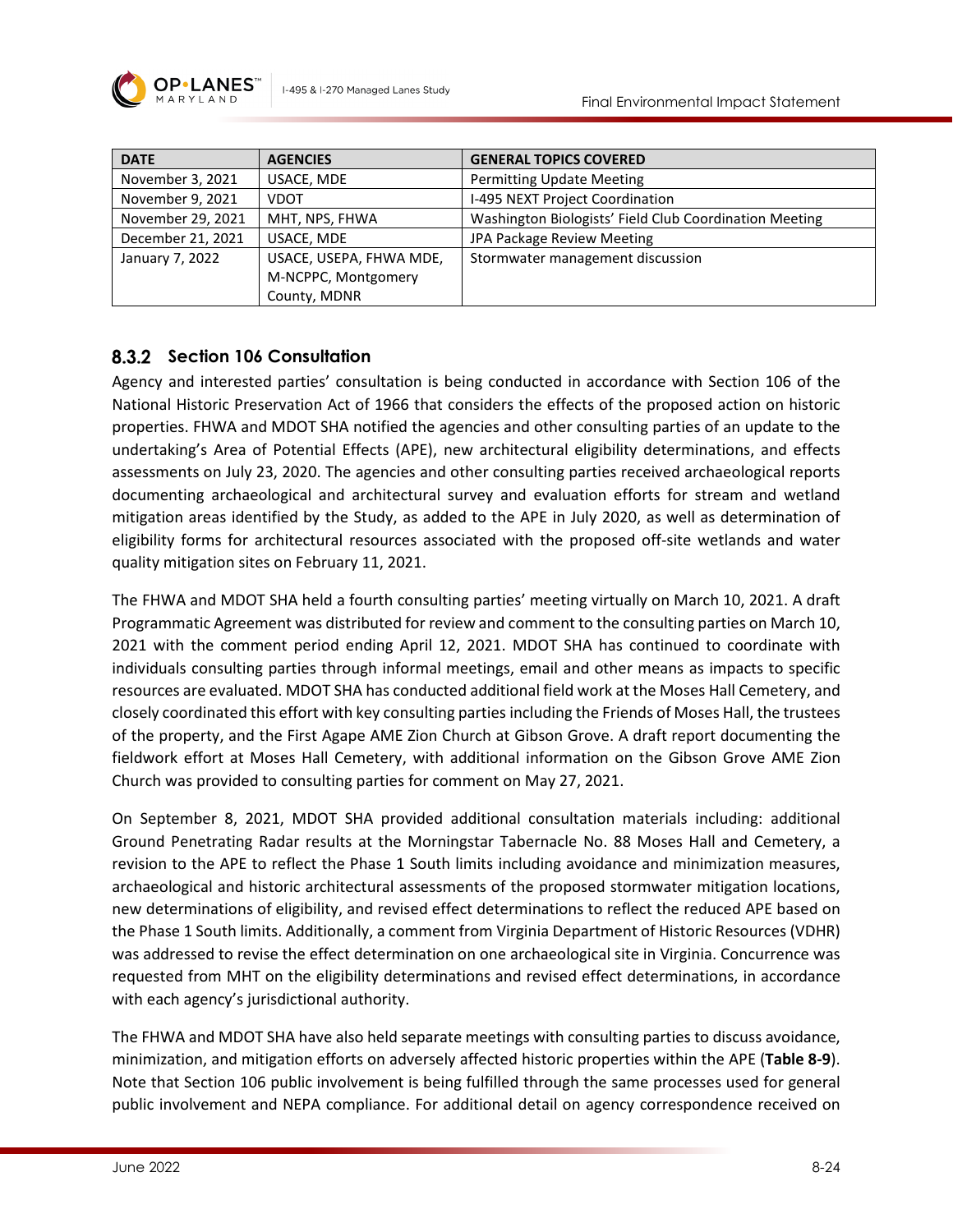

the project regarding cultural resources, refer to the *Final Cultural Resources Technical Report* (**FEIS, Appendix I**).

<span id="page-24-0"></span>

| <b>DATE</b>        | <b>ORGANIZATION</b>                                           |
|--------------------|---------------------------------------------------------------|
| September 16, 2020 | <b>Friends of Moses Hall</b>                                  |
| November 10, 2020  | <b>Friends of Moses Hall</b>                                  |
| February 10, 2021  | <b>Friends of Moses Hall</b>                                  |
| March 10, 2021     | <b>Consulting Parties</b>                                     |
| April 6, 2021      | First Agape AME Zion Church at Gibson Grove                   |
| May 5, 2021        | VDHR, VDOT, and NPS                                           |
| June 2, 2021       | First Agape AME Zion Church at Gibson Grove, Friends of Moses |
|                    | Hall, M-NCPPC Montgomery County, MCDOT, and FHWA              |
| September 8, 2021  | First Agape AME Zion Church at Gibson Grove, Friends of Moses |
|                    | Hall, and FHWA                                                |
| October 18, 2021   | ACHP, MHT, VDHR, NPS, FHWA                                    |
| January 4, 2022    | First Agape AME Zion Church at Gibson Grove, Friends of Moses |
|                    | Hall, M-NCPPC Montgomery County, MHT, FHWA, National Trust    |
|                    | for Historic Preservation                                     |

**Table 8-9: Section 106 Consultation Meetings Post-DEIS Publication**

### **Section 4(f) Agency Coordination**

Section 4(f) of the US Department of Transportation Act of 1966 mandates that use of a publicly-owned park, recreation area, wildlife/waterfowl refuge, or historic site for a transportation project cannot be approved unless there is no feasible and prudent alternative that avoids such use and all possible planning to minimize harm to Section 4(f) properties has been included in the project. In reaching the determination that no feasible and prudent avoidance alternative exists and all possible planning to minimize harm has been included in the project, Section 4(f) regulations require the Draft Section 4(f) Evaluation be made available for coordination and comment to officials with jurisdiction (OWJs) over the Section 4(f) resources. The Draft Section 4(f) Evaluation was available for review and comment with the DEIS comment period July 10 through November 9, 2020. The Draft Section 4(f) Evaluation is available on the project website: https://www.oplanesmd.com/wp-content/uploads/2020/07/DEIS AppF Draft-Section-4f-Eval\_web.pdf

Since July 2020, MDOT SHA has conducted conference calls, meetings, and field reviews with or sent letters to the following OWJs over parkland along the study corridors: NPS, M-NCPPC Montgomery County, M-NCPPC Prince George's County, NCPC, City of Rockville, City of Gaithersburg, City of Greenbelt, City of New Carrollton, and Montgomery County Department of Education. FHWA and MDOT SHA have also held meetings and coordinated with the agencies with jurisdiction over historic sites, including NPS, the ACHP, MHT, and VDHR. Through this extensive coordination, MDOT SHA has provided detailed explanations of the proposed project design and its associated impacts on Section 4(f) properties. MDOT SHA has also worked closely with the OWJs to further reduce impacts and minimize harm to Section 4(f) properties. These minimization efforts are presented in **Chapter 6** of this FEIS. Additionally, MDOT SHA has developed final Section 4(f) mitigation opportunities in close coordination with officials with jurisdiction for feedback.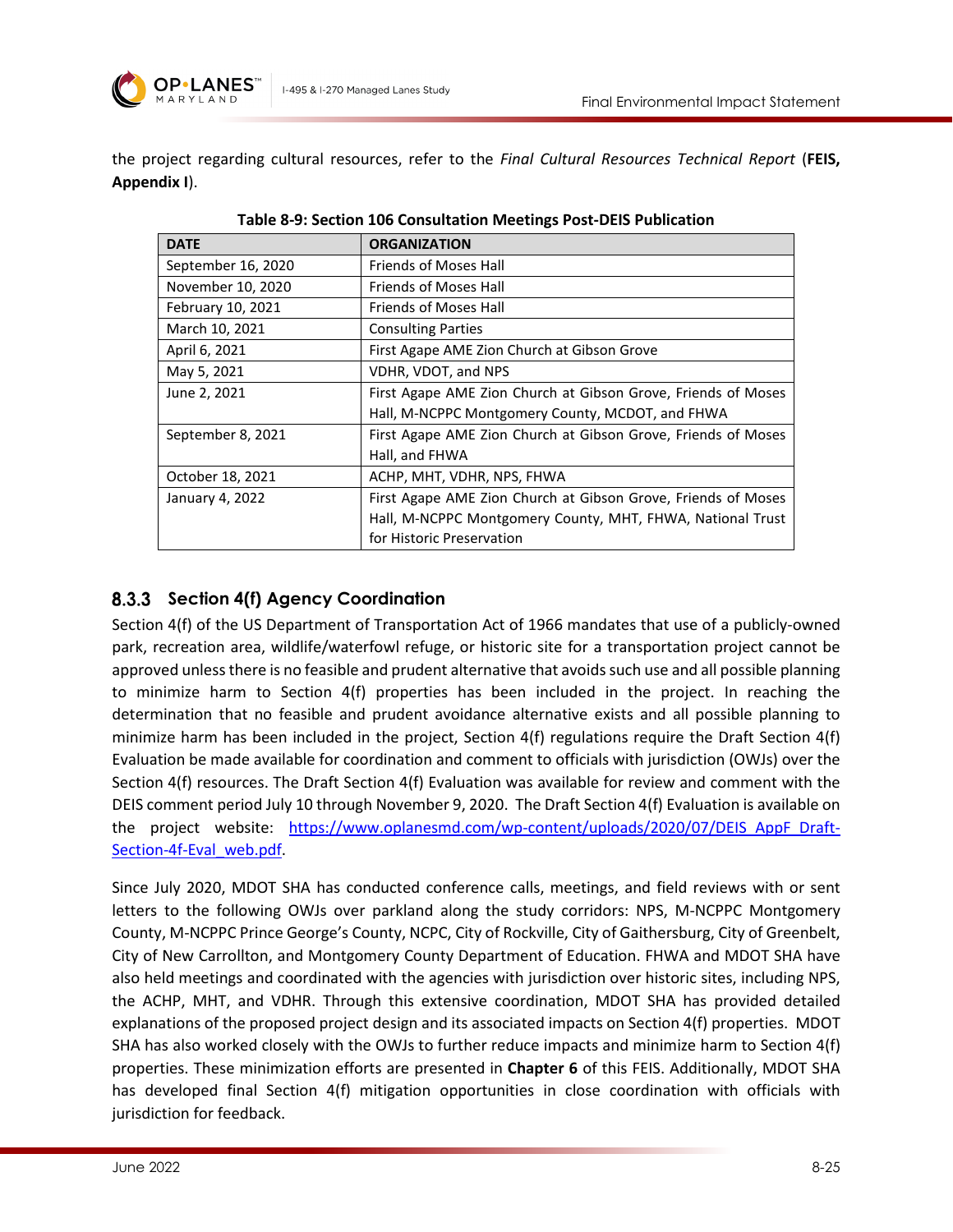

In addition to OWJs, the Section 4(f) Evaluation must be made available to the US Department of the Interior (USDOI) and as needed, to the USDA and the Department of Housing and Urban Development (HUD) (23 C.F.R. §774.5). In accordance with 23 CFR §774.5, USDOI has been provided an opportunity to review and comment on the Draft Section 4(f) and Updated Section 4(f) which included a preliminary conclusion on the avoidance and least overall harm analysis. USDOI consultation will continue with review of the Final Section 4(f) Evaluation (**FEIS, Appendix G**) in coordination with the FEIS which will enable USDOI to provide comments on FHWA's conclusions regarding the existence of feasible and prudent avoidance alternatives, the inclusion of all possible planning to minimize harm to Section 4(f) properties (including mitigation), and the least overall harm alternative. The Preferred Alternative would not affect resources requiring coordination with USDA and HUD and, therefore, consultation with these agencies is not necessary.

For additional detail on agency correspondence received on the project regarding Section 4(f), refer to the **FEIS, Appendix S**.

### <span id="page-25-0"></span>**Incorporation of Public and Agency Input into the Study**

Following the publication of the DEIS in July 2020, MDOT SHA has considered over 5,000 comments submitted via email, phone, online and hard copy comment forms, and public testimony. MDOT SHA communicated with many agencies, stakeholders, and members of the public to address their questions and concerns. As a result of this continued involvement and engagement effort with agencies, stakeholders, and members of the public, comments have been incorporated into the project the following ways (not all-inclusive):

- Aligned the Preferred Alternative and environmental permitting process with the phased project delivery/construction approach focusing on addressing the severe congestion at the American Legion Bridge (ALB) as priority.
- Committed to constructing a shared use path on the east side of the ALB to support regional pedestrian and bicycle connectivity.
- Avoided and significantly reduced property, community, historic, natural resource, and parkland impacts.
- Avoided all residential and business displacements.
- Avoided impacts at the historic Morningstar Tabernacle No. 88 Moses Hall and Cemetery.
- Identified appropriate on-site and off-site stormwater management to meet regulatory requirements and removed or relocated stormwater management facilities from sensitive resources including parks, where feasible, and NPS property.
- Monitored and analyzed traffic impacts associated with the COVID-19 Pandemic to understand any impacts on existing and future travel and to the Study.
- Committed to priority bicycle, pedestrian, and transit improvements to increase affordable multimodal options for travel within the study corridors.
- Included toll-free travel under the Preferred Alternative for High-Occupancy Vehicles with three (3) or more occupants, transit buses, carpool/vanpool and motorcyclists to reduce the reliance on single occupancy vehicles and provide equitable travel options.